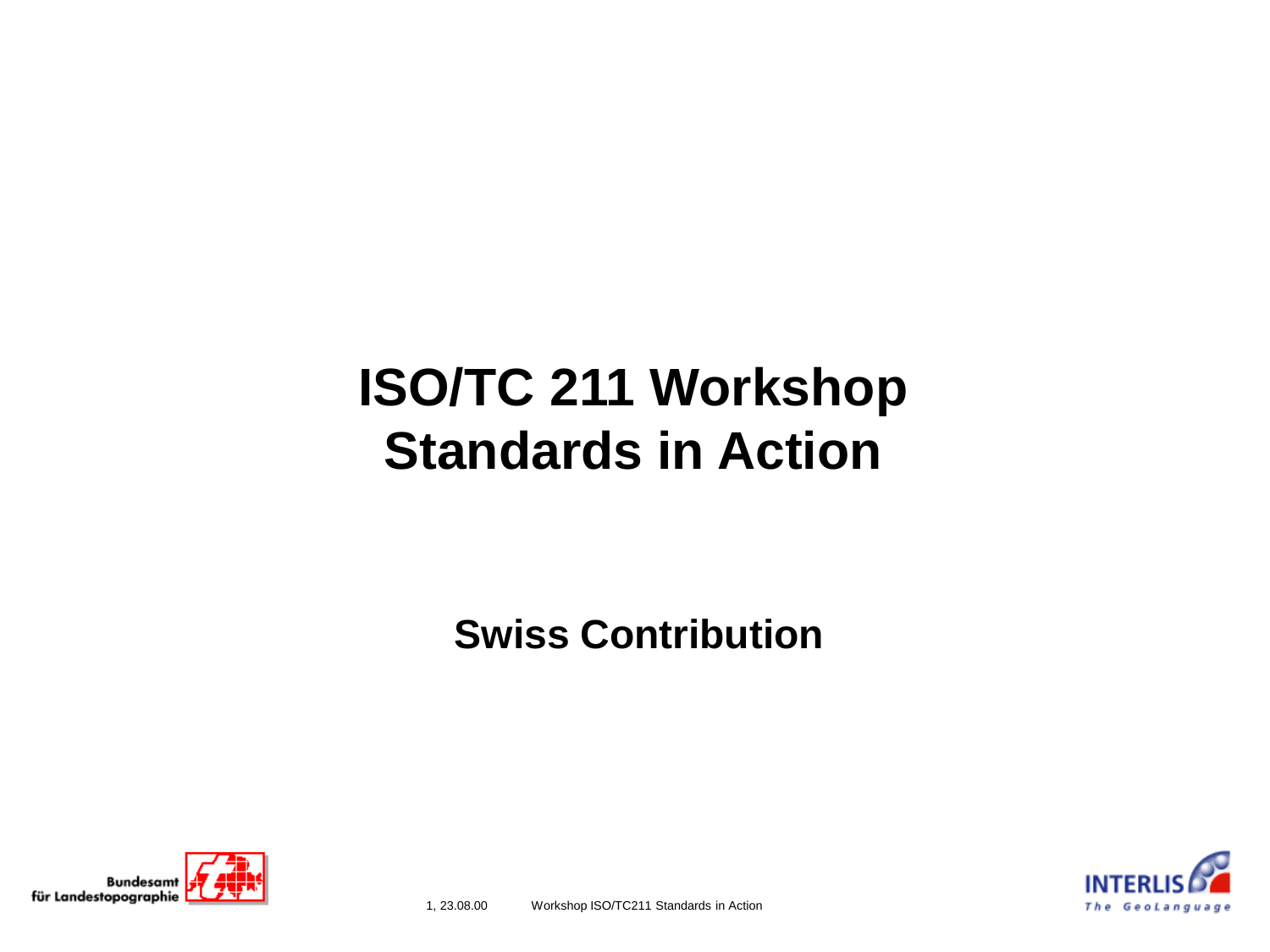## **Overview**

- **Introduction History of Geostandards in Switzerland**
- **Standards in Action Examples of ISO/TC211 Standards Applications**
- **Summary and Outlook Experiences and Results**



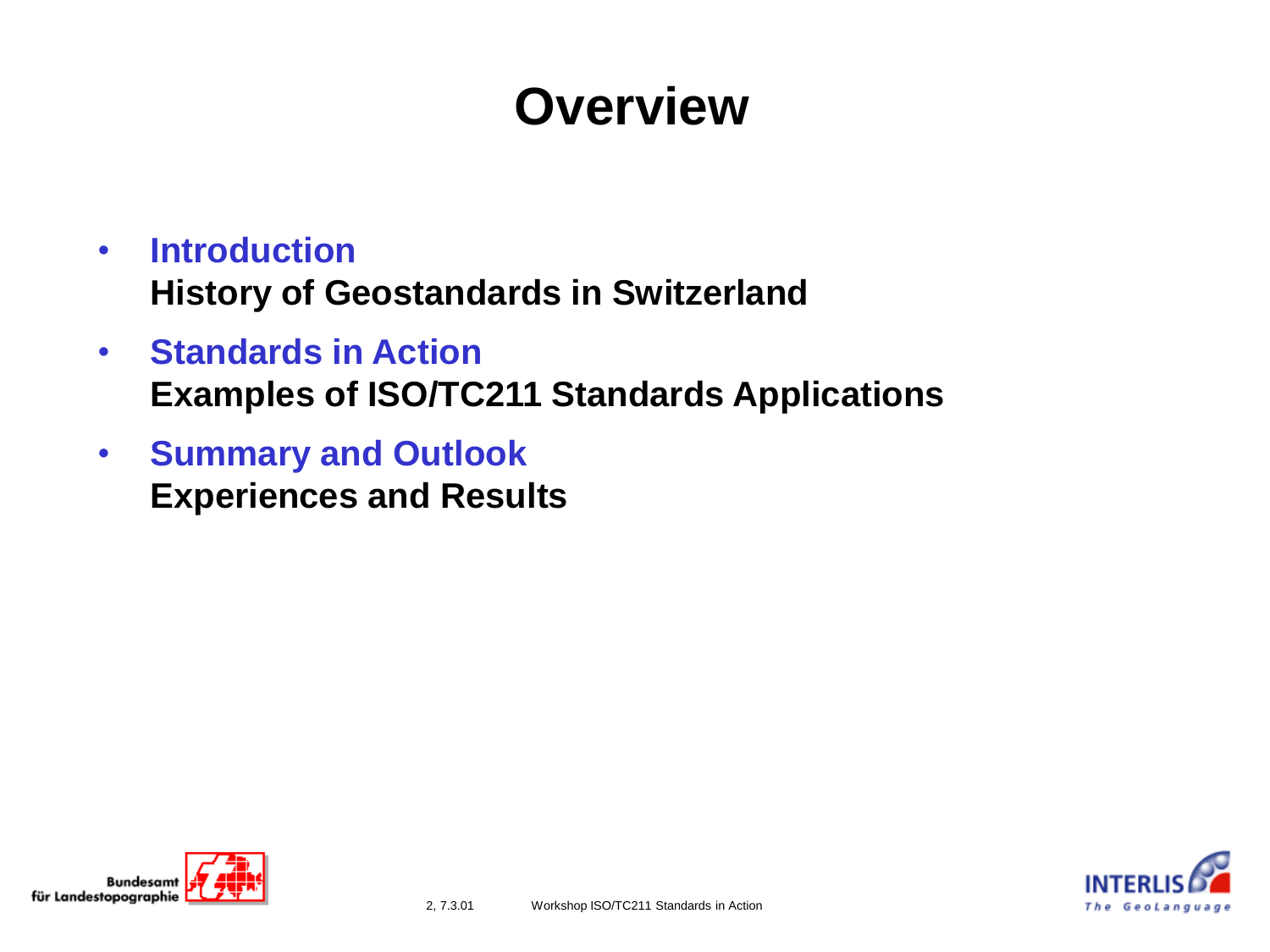#### **History of Geostandards in Switzerland**



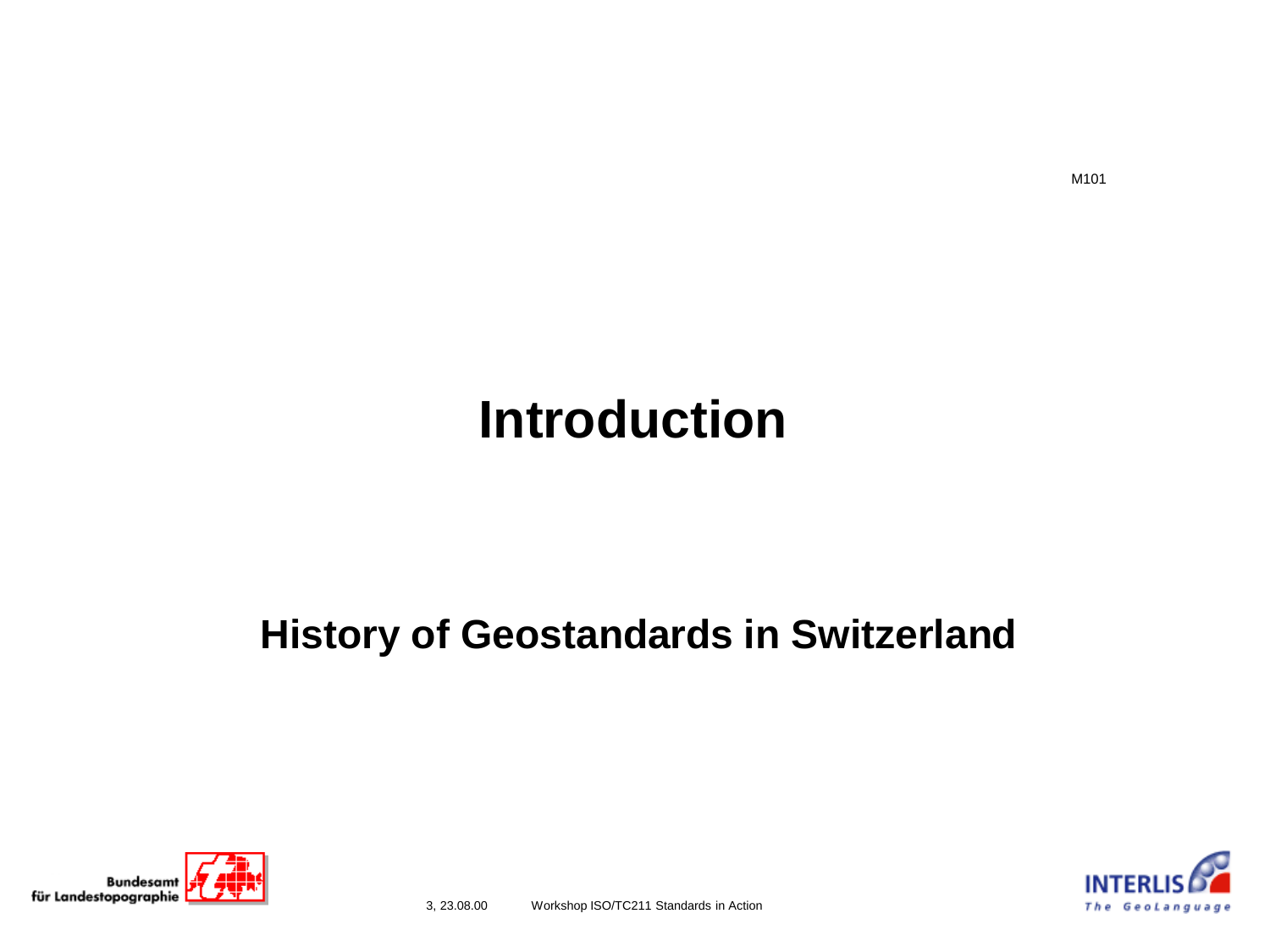M105

• **Motivation for using a Geostandard in Switzerland**





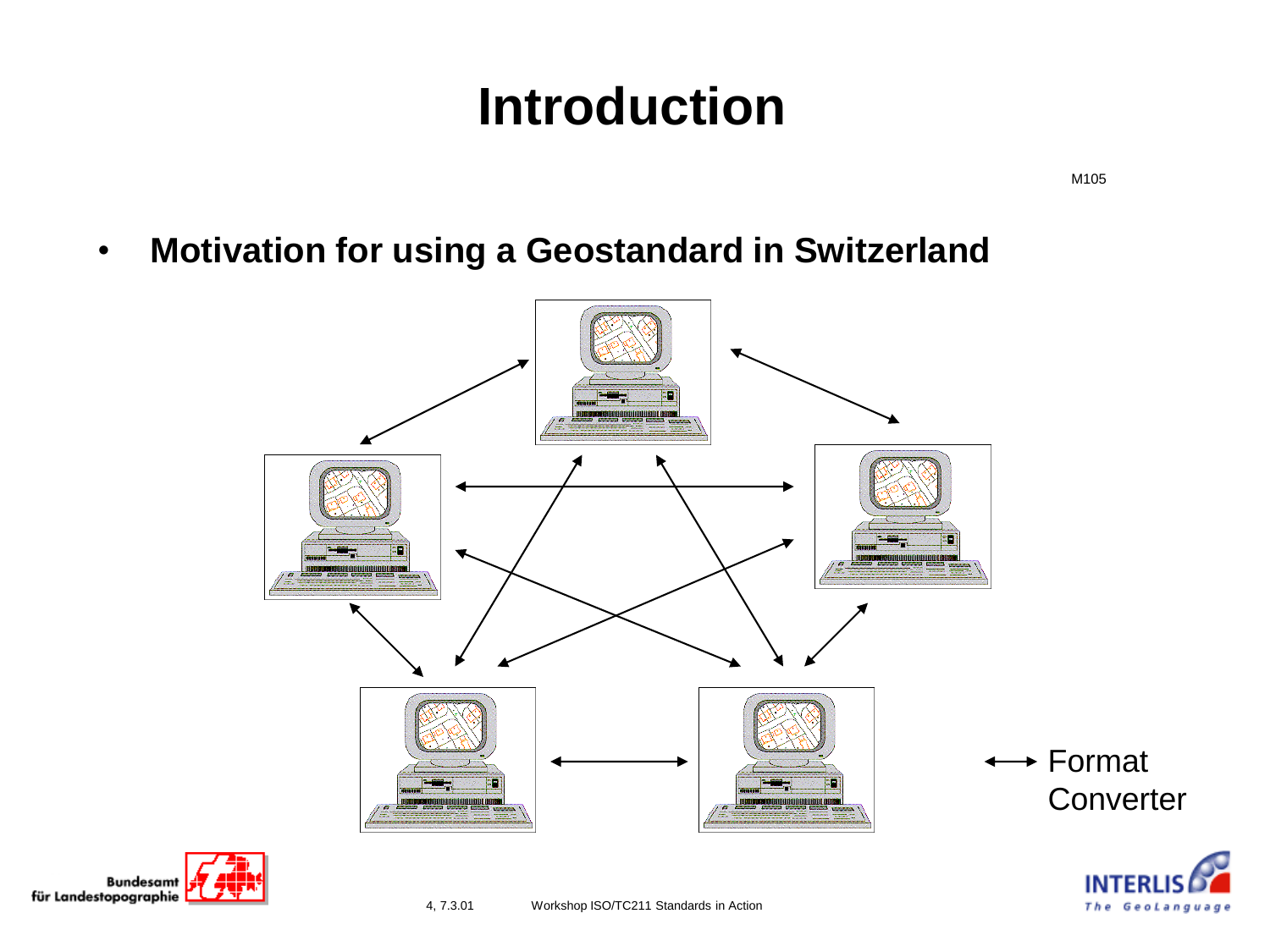• **Motivation for using a Geostandard in Switzerland**





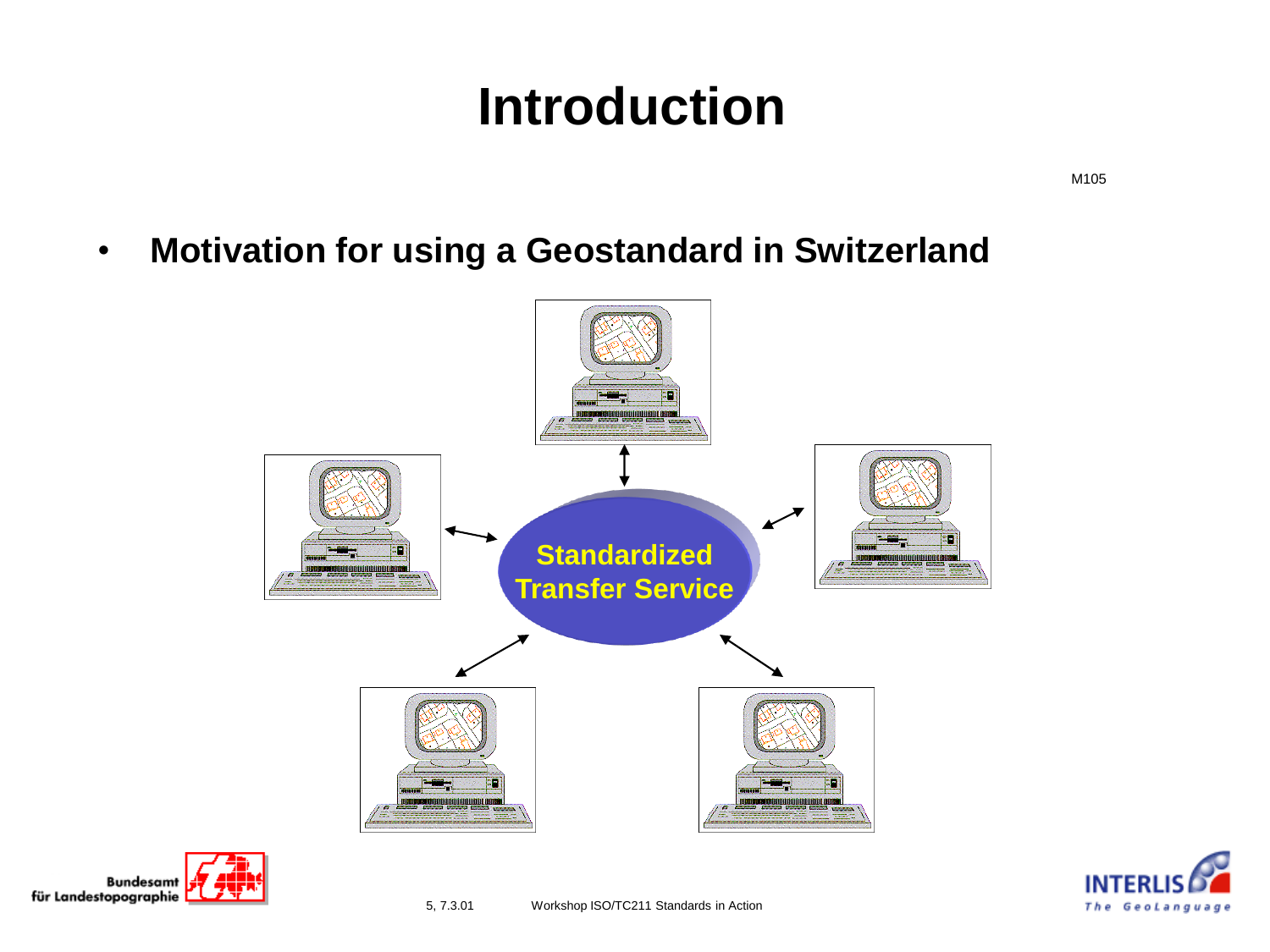

M202

für Landestopographie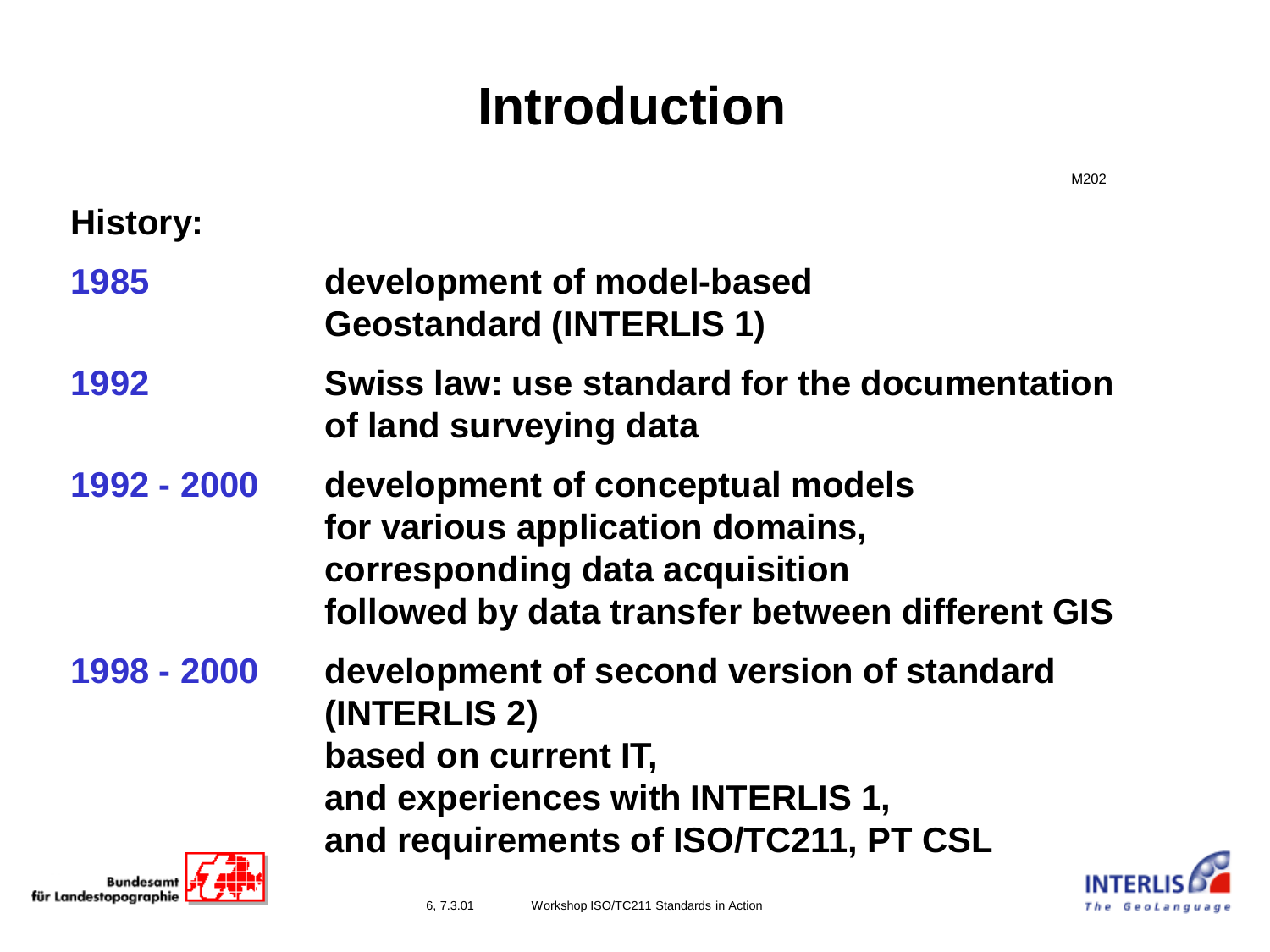- **What is INTERLIS?**
	- **A conceptual schema language**
	- **A sequential transfer format**
	- **Encoding rules (XML)**



The GeoLanguag

#### **Data description: Data transfer format:**



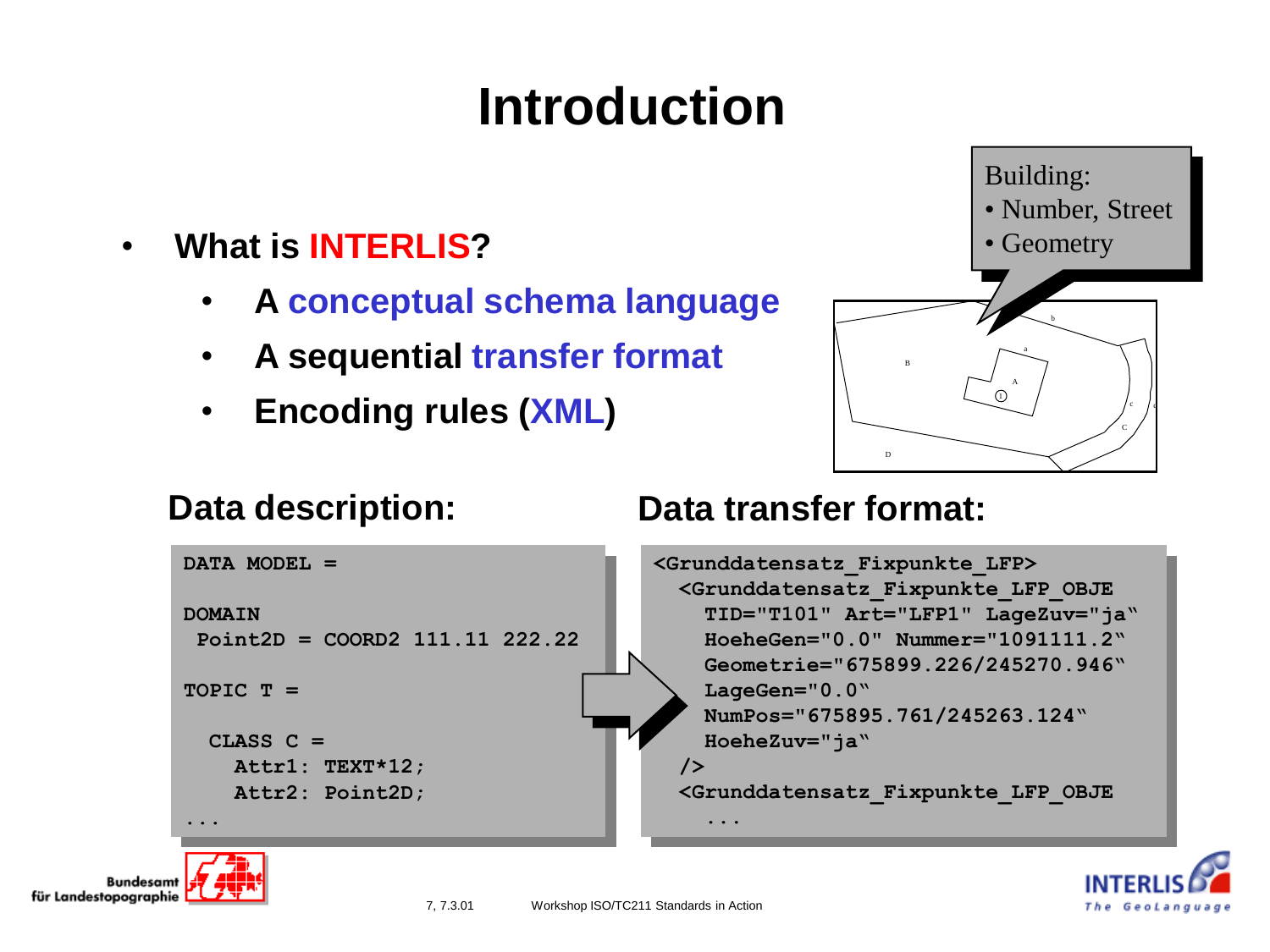#### **Structure of the transfer file: Model-based Geodata transfer from GIS A to GIS B**





M204

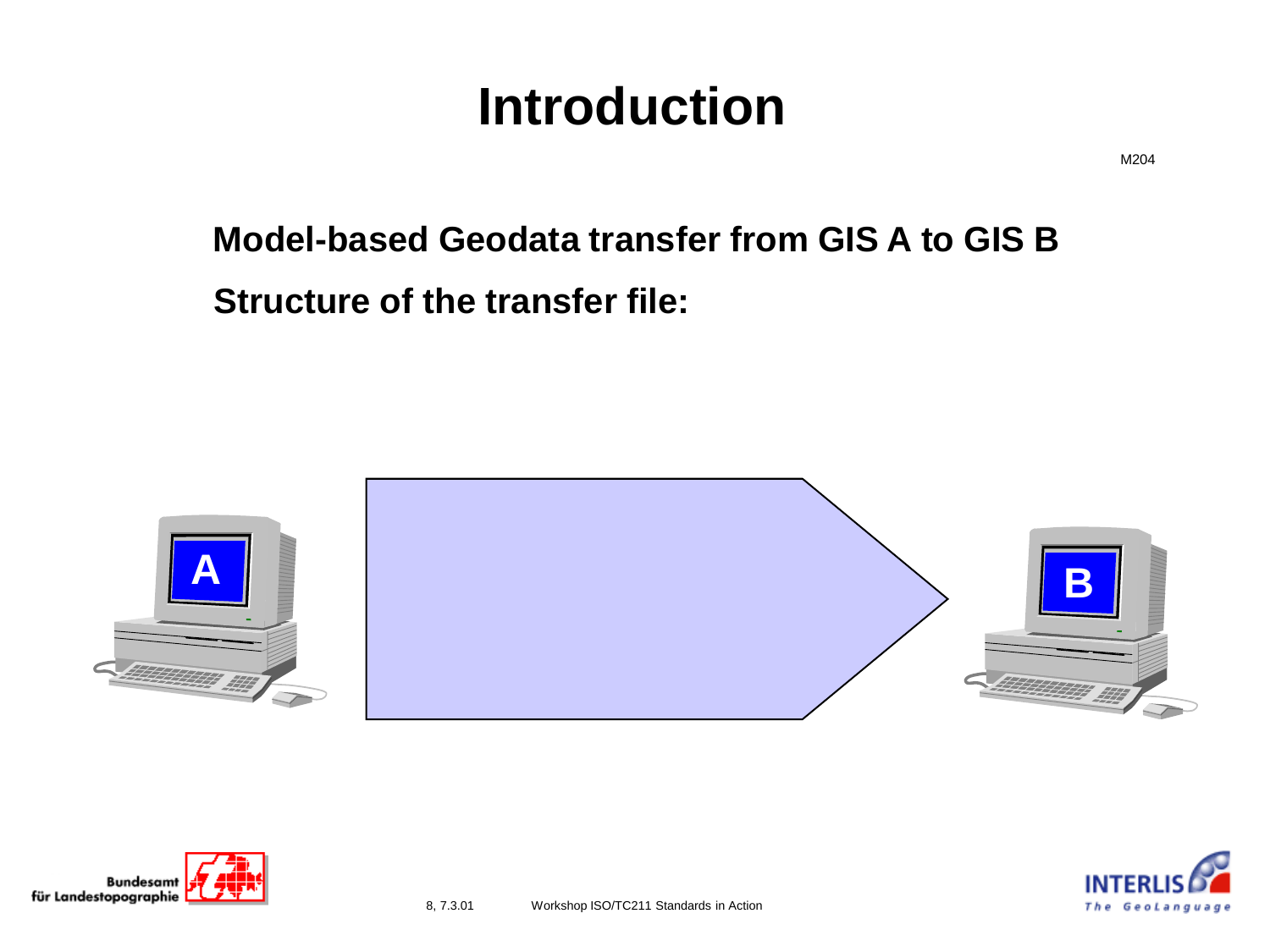**Structure of the transfer file: Model-based Geodata transfer from GIS A to GIS B first data model**





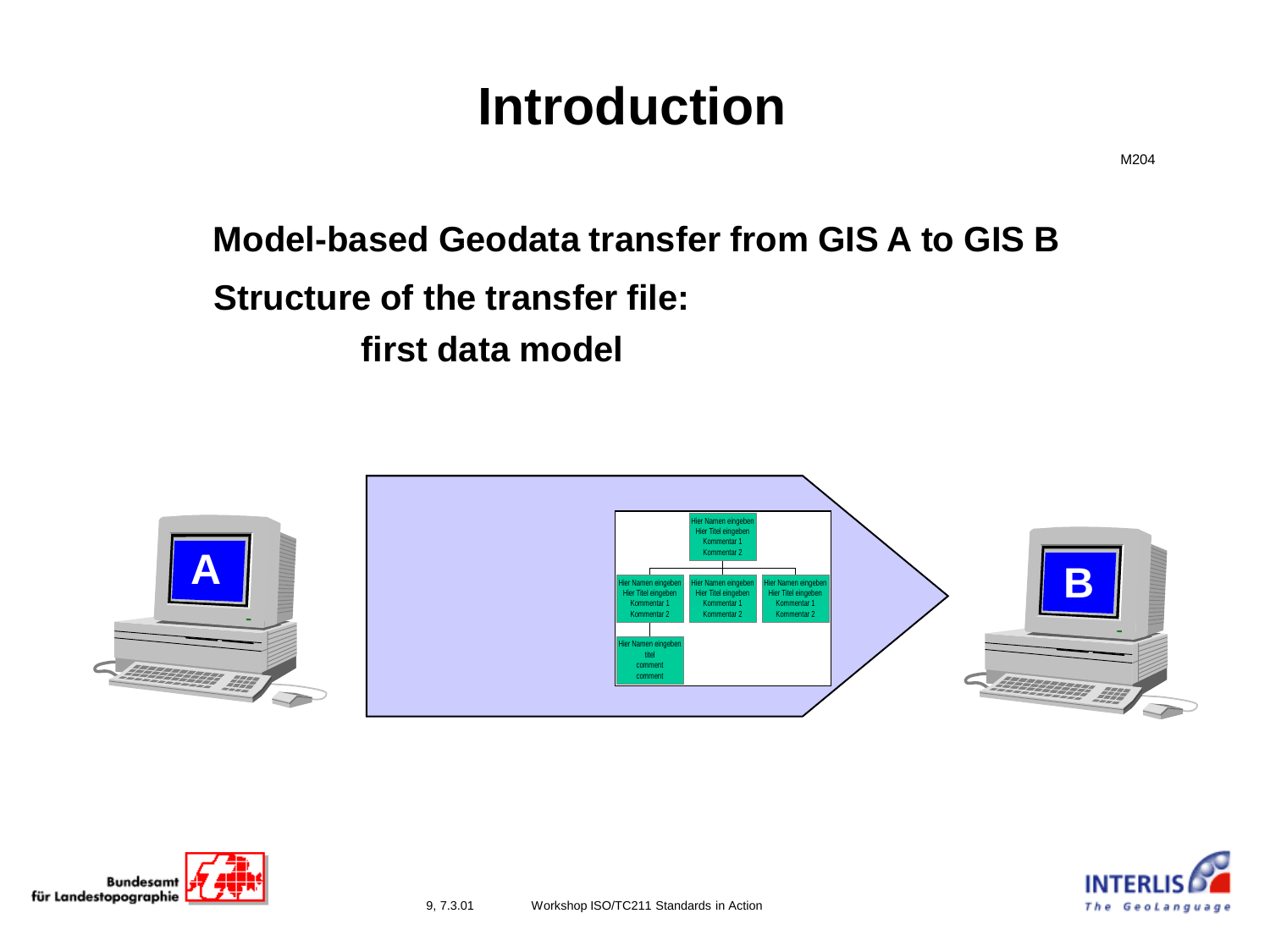M204

The GeoLanguag

#### **Structure of the transfer file: Model-based Geodata transfer from GIS A to GIS B first data model then data**

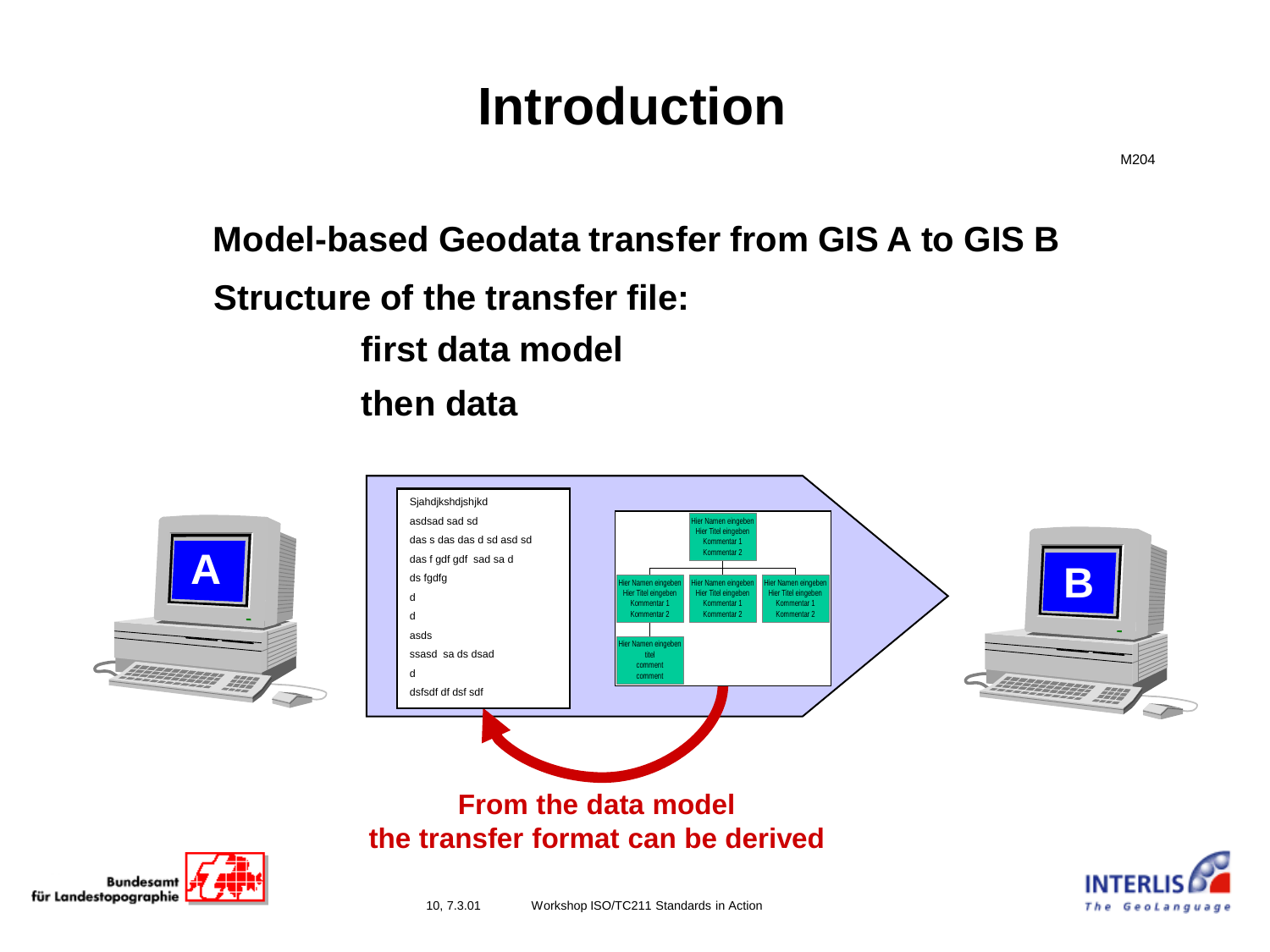X Adalingrafik  $B$   $x$ Makro **Hilfe**  $\mathbf{k}$ Ableuch Ende Fenster Spezial Erster 38a Admin FBe :Sela MONIER  $W$  i l l  $k$  o m m e n  $b$  e  $i$ 03 04. s bis U2.  $D$   $A$   $L$   $I$   $N$  $G$   $I$   $S$  $\mathbf{A}$ \*\*\*\*\*\* se. A4. copyright by: ADASYS AG Kronenstrasse 38 CH-8006 Zuerich Internet: www.adasys.ch Wo bin ich? info@adasys.ch ADALIN3. O-LIS **A Start** | ① ② 聚 ③ <sup>1</sup> △× Client Manager · D:\Refl.. | <mark>■</mark> xterm X AdaXTerm **X** Adalingrafik DE 34 11:48



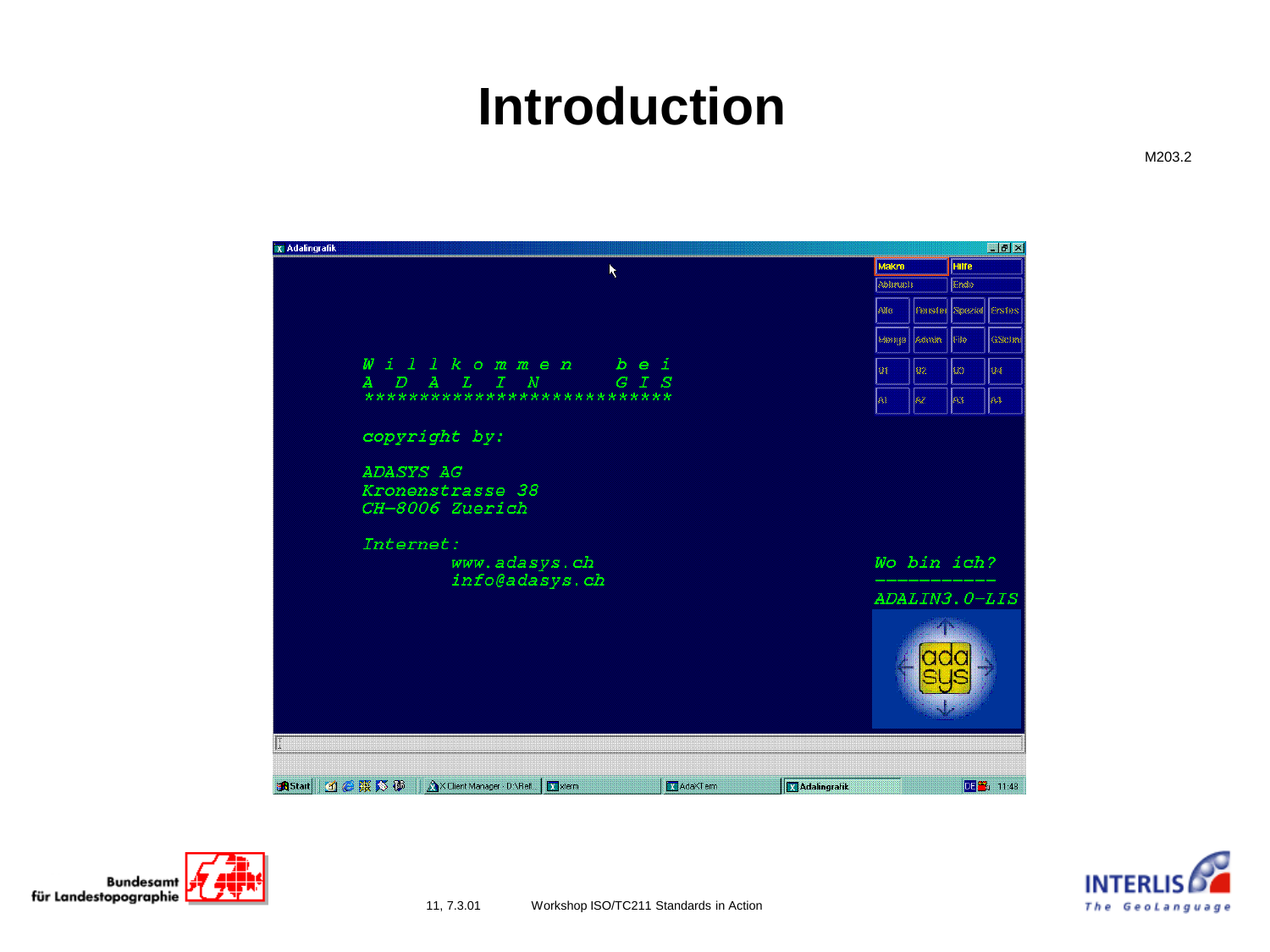国  $\overline{\phantom{a}}$ My Computer Verknüpfung mit<br>AcroRd32 毑  $\boldsymbol{\varTheta}$ Network<br>Neighborhood Verknüpfung mit<br>Notepad.exe  $\left( =\right)$  $\overline{\phantom{a}}$ Internet Explorer WinZip  $\mathbf{R}$ 图 This copy of GeoMedia Professional is licensed to: Microsoft Outlook Shortcut to<br>InterlisStudio.exe **Intergraph Evaluation Software** Expires on Mittwoch. 25. Oktober 2000 新  $\frac{\omega}{\omega}$ **INTERGRAPH** Recycle Bin Shortcut to<br>Camflec.exe **CAC** a  $\frac{20}{10}$ ė Professiona Shortcut to<br>CamProd.exe Aktenkoffer Version 3.0  $\overline{\mathbf{h}}$  $\overline{\phantom{a}}$ Copyright 1997-1999<br>Intergraph Corporation Microsoft Access admin This program is protected by international copyright laws as described in the About Box.  $\sqrt{2}$  $\mathbf{L}$ Microsoft Excel order 肩  $\overline{\mathbf{X}}$ Start | Q Exploring - C:\\_LTDaten\I... ■ 12:26



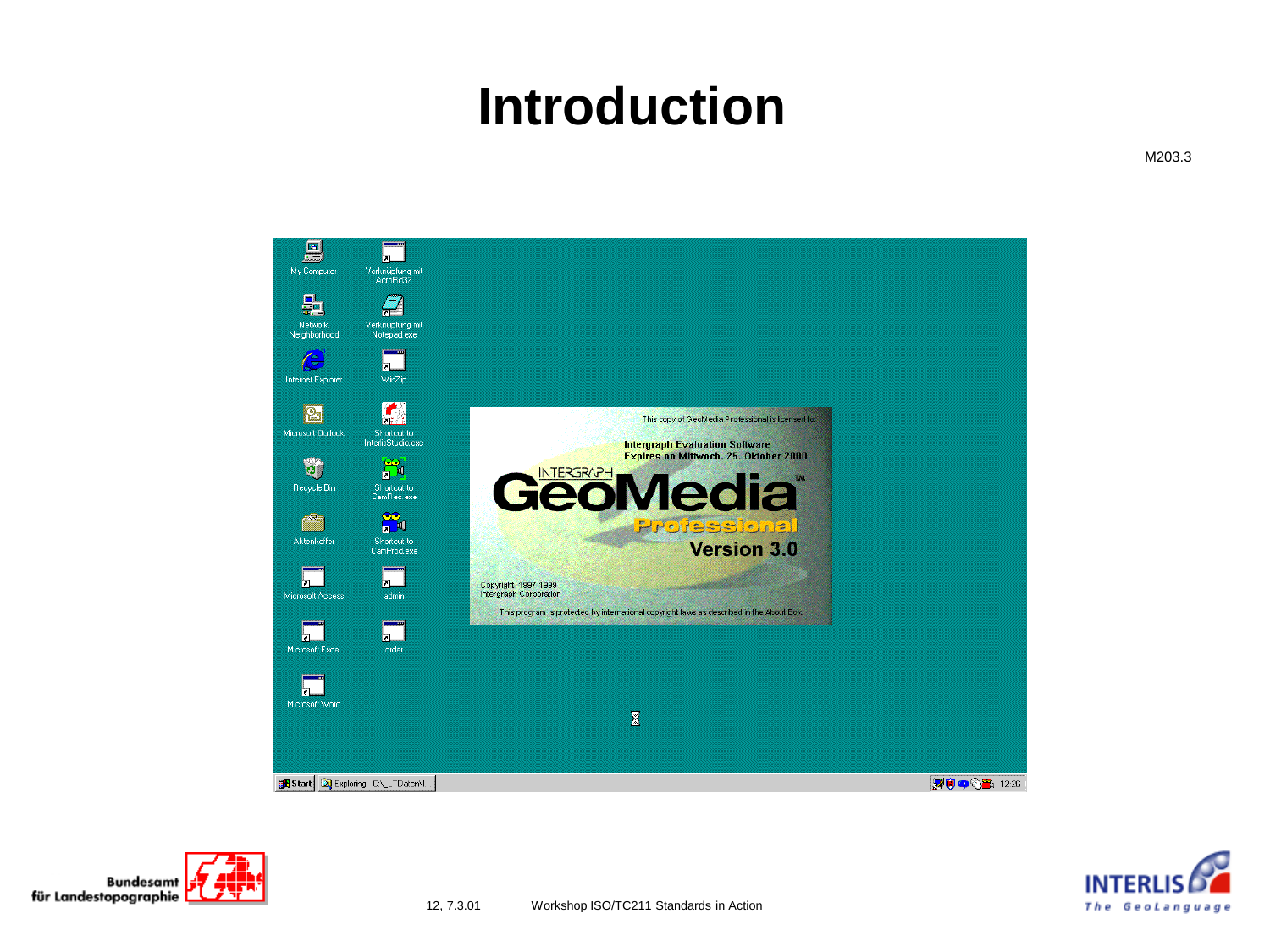- **Experiences**
	- **Model-based approach is suitable for GIS data transfer:** 
		- **standards can be independent of any application**
		- **Data once captured need not be recaptured if system changes**
		- **Freedom of implementation for system developers and freedom of the users to chose the best system**
		- **Reusability of data, interoperability of systems**



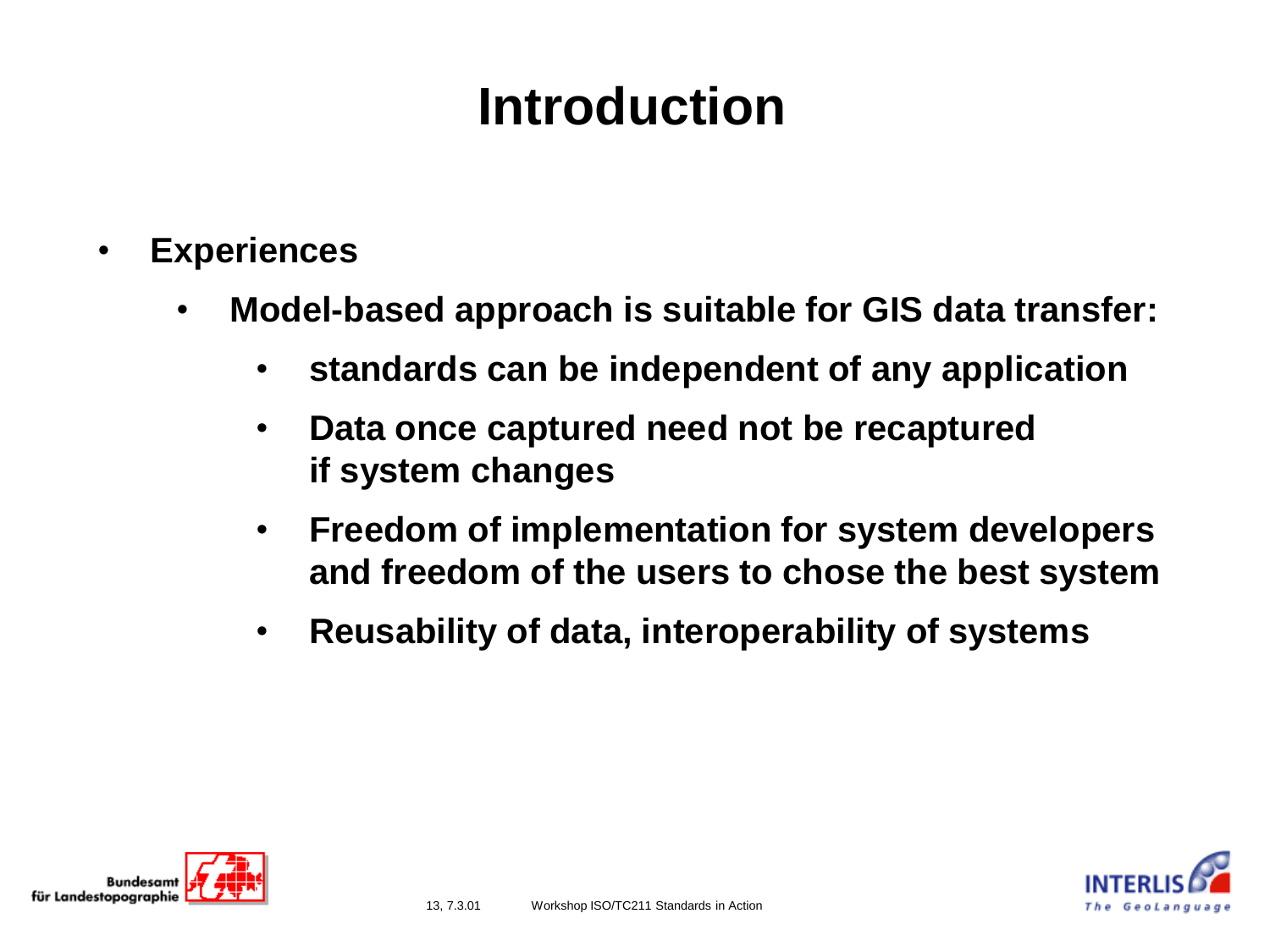- **Experiences**
	- **INTERLIS 1 has several disadvantages:**
		- **no possibility for class and type extensions (OO)**
		- **no incremental update**
		- **not XML-based**
		- **no unit and co-ordinate reference types**
		- **no multi-lingual support**
		- **OID specification missing**
		- **not conform to ISO 19100**



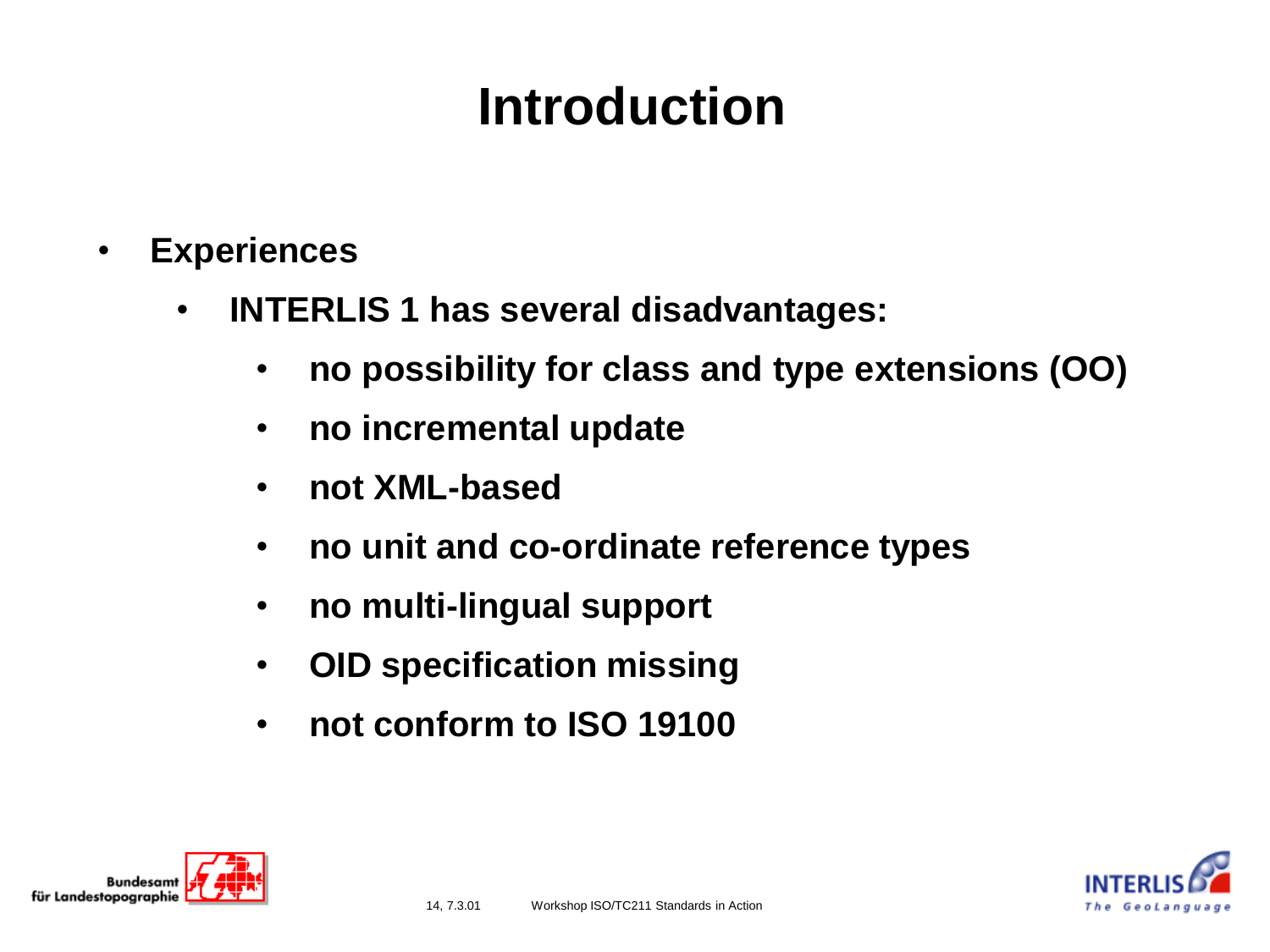#### **Examples of ISO/TC211 Standards Applications**



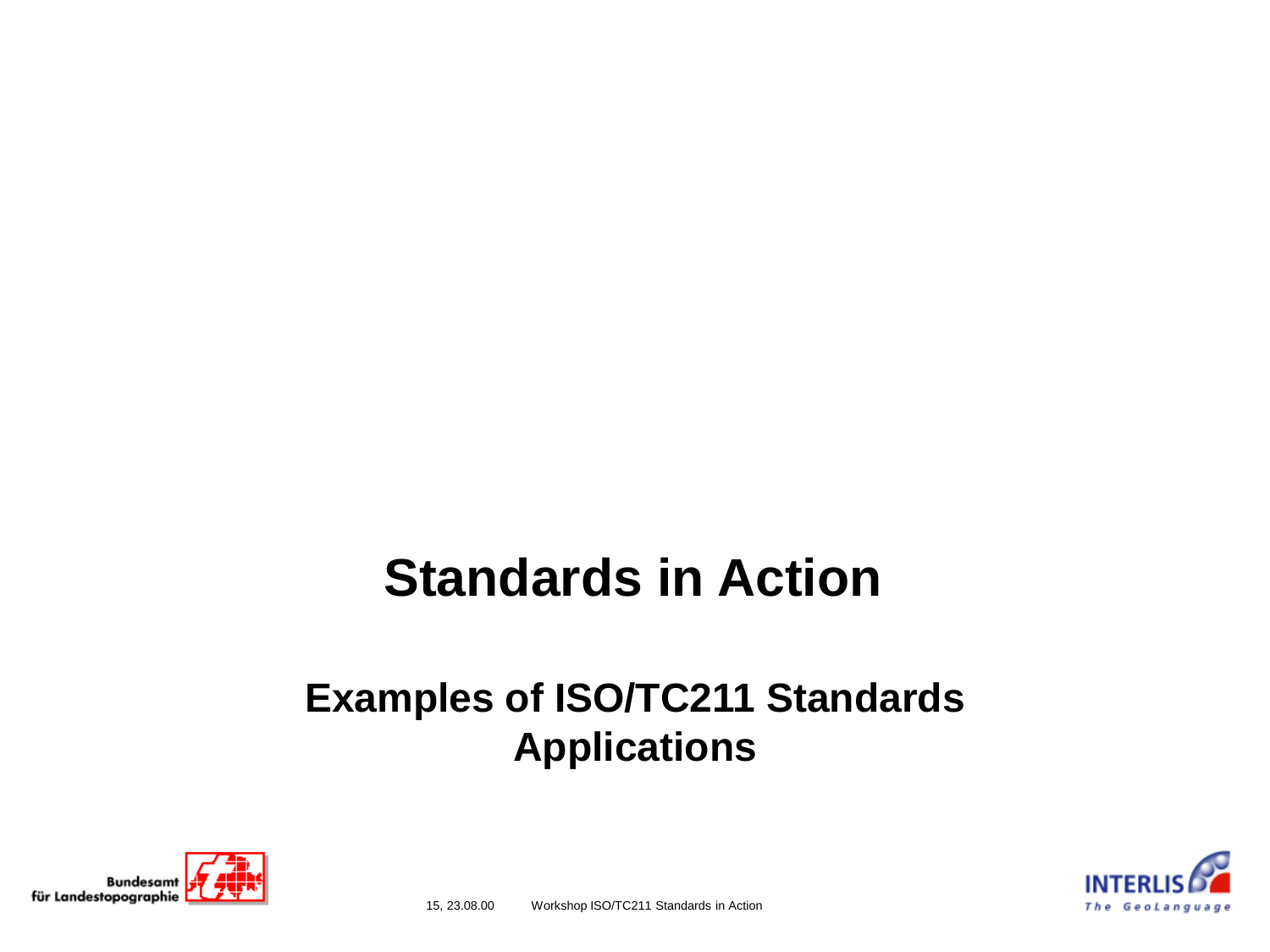#### **History:**

| 1985        | development of model-based<br><b>Geostandard (INTERLIS 1)</b>                                                                                                  |
|-------------|----------------------------------------------------------------------------------------------------------------------------------------------------------------|
| 1992        | Swiss law: use standard for the documentation<br>of land surveying data                                                                                        |
| 1992 - 2000 | development of conceptual models<br>for various application domains,<br>corresponding data acquisition<br>followed by data transfer between different GIS      |
| 1998 - 2000 | development of second version of standard<br>(INTERLIS 2)<br>based on current IT,<br>and experiences with INTERLIS 1,<br>and requirements of ISO/TC211, PT CSL |



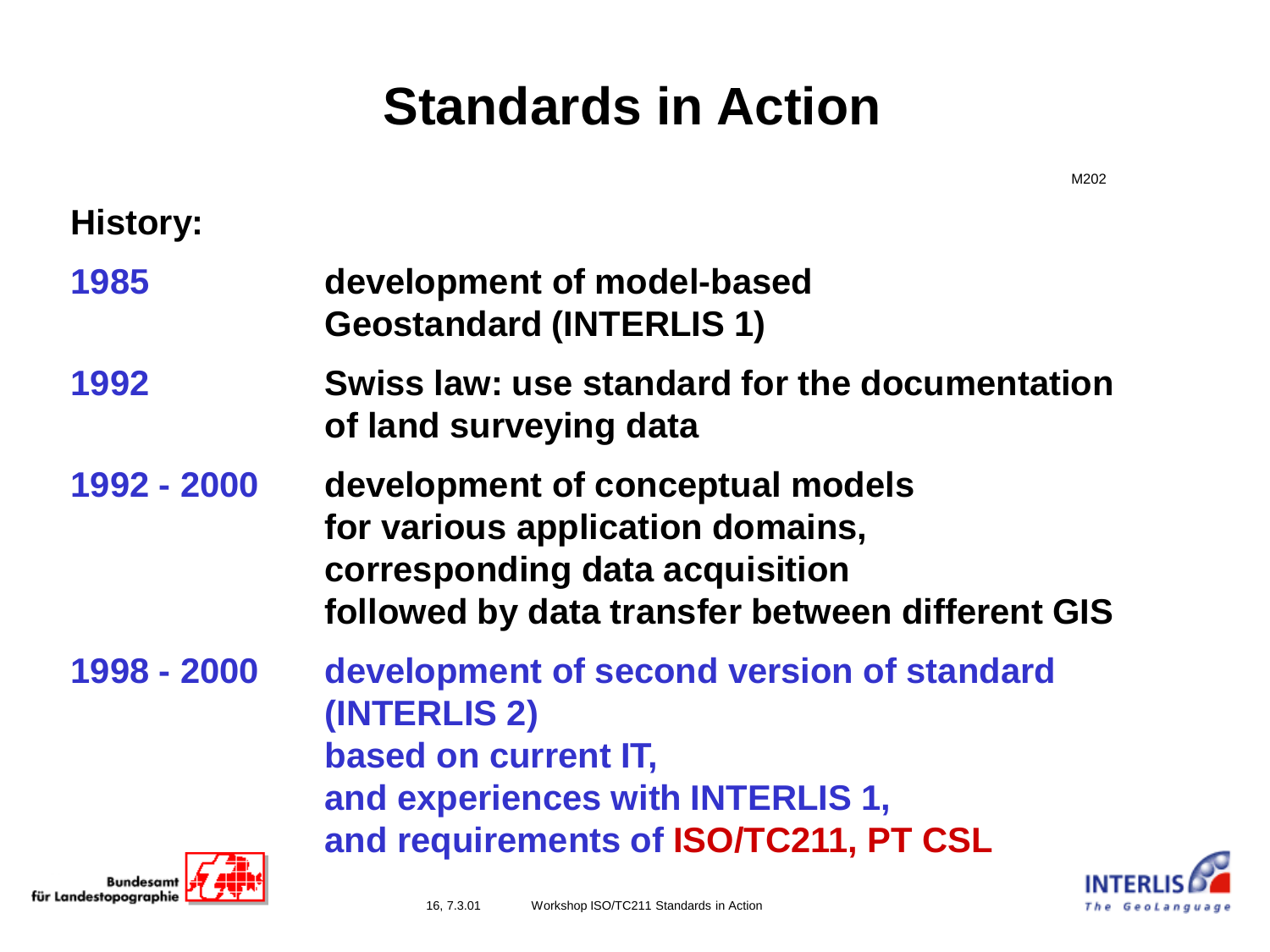



**Bundesamt** 

für Landestopographie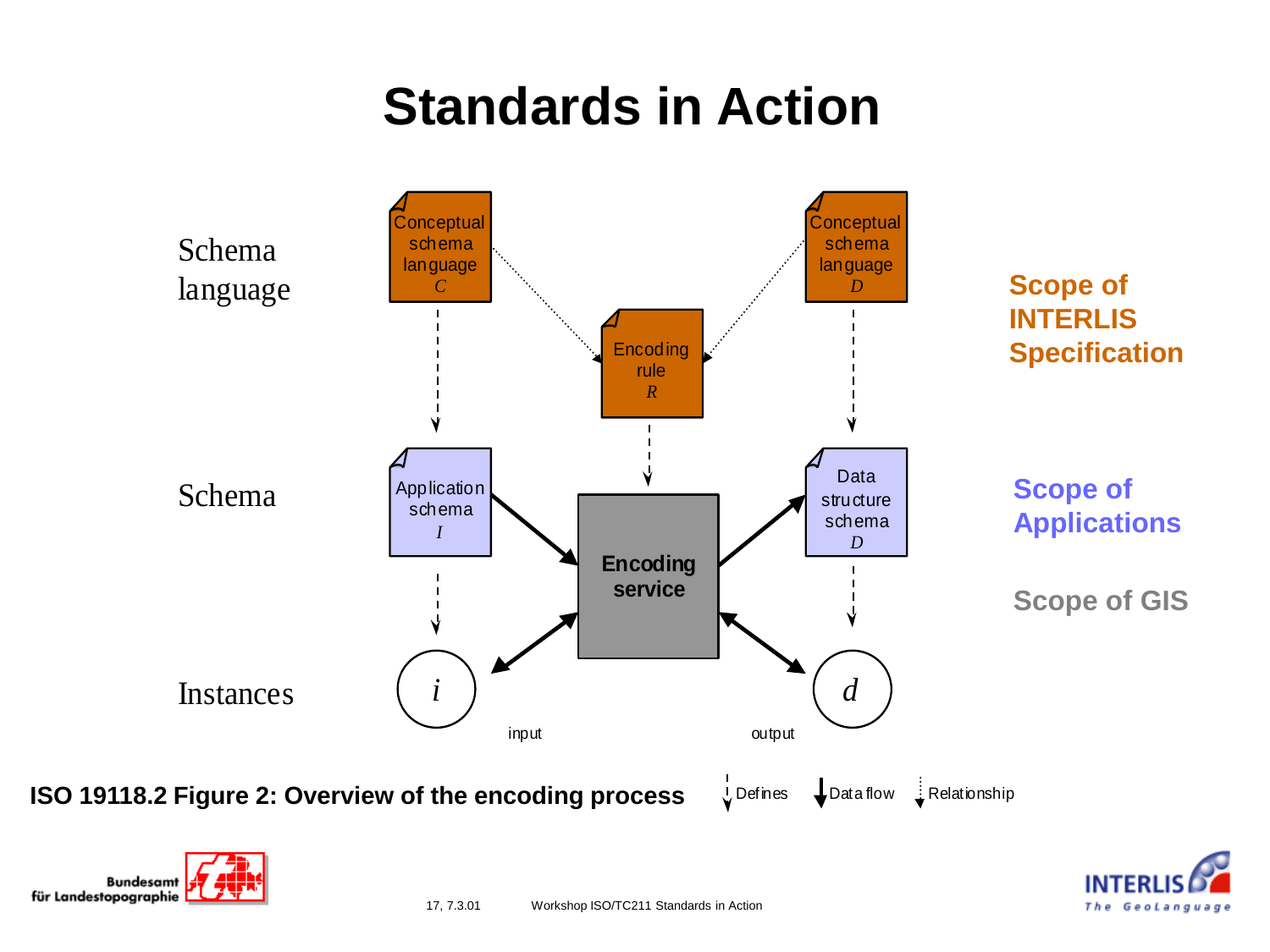**Implementation of the Encoding Process in Switzerland**

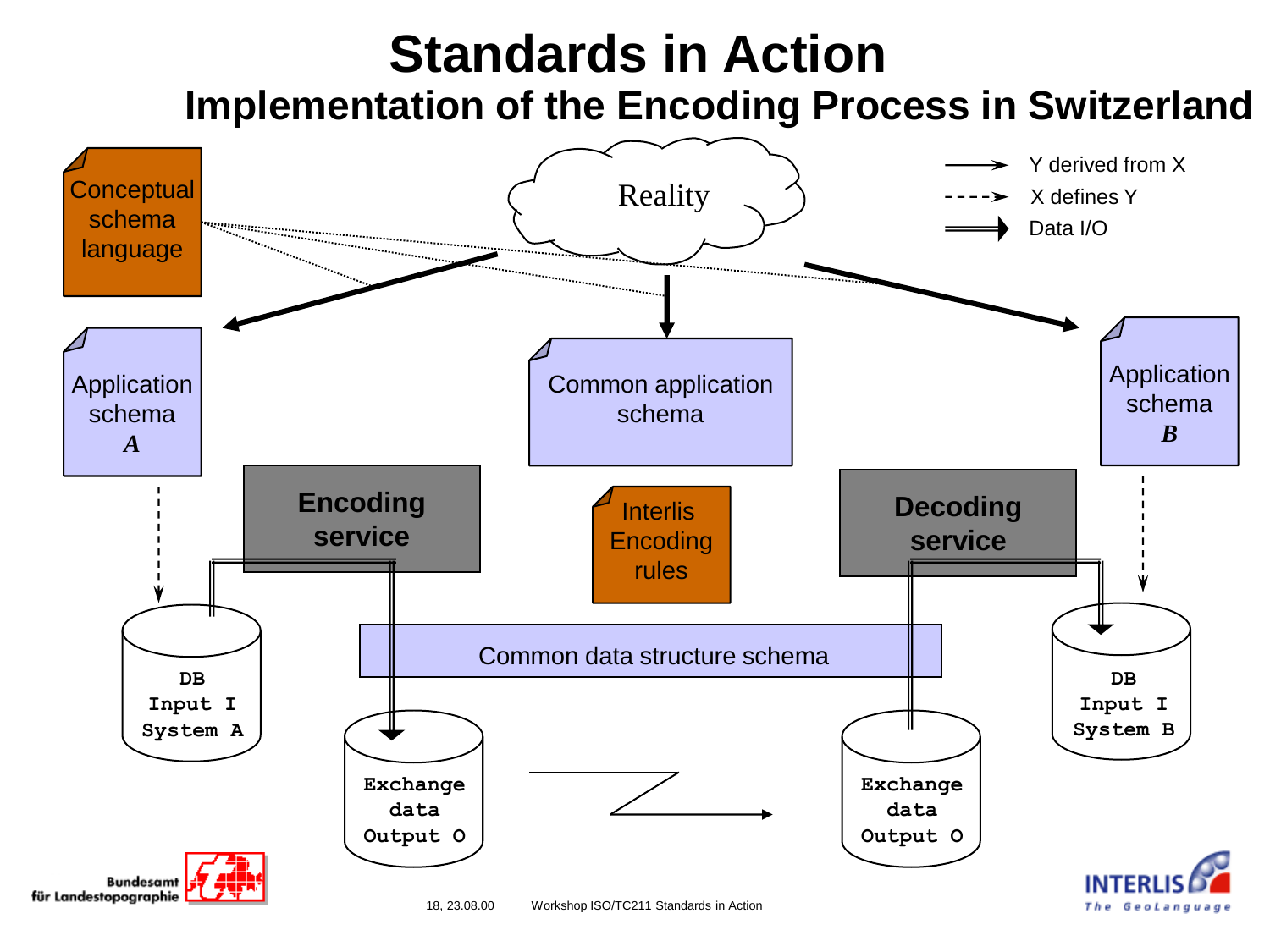**INTERLIS-CSL UML Element** MODEL Package(s) CLASS Class CLASS (ABSTRACT) Abstract class -> (Association) Association CLASS A EXTENDS B Generalization

TOPIC **Package in package** -<> (Aggregation) Aggregation Association LIST OF, BAG OF Composition Association



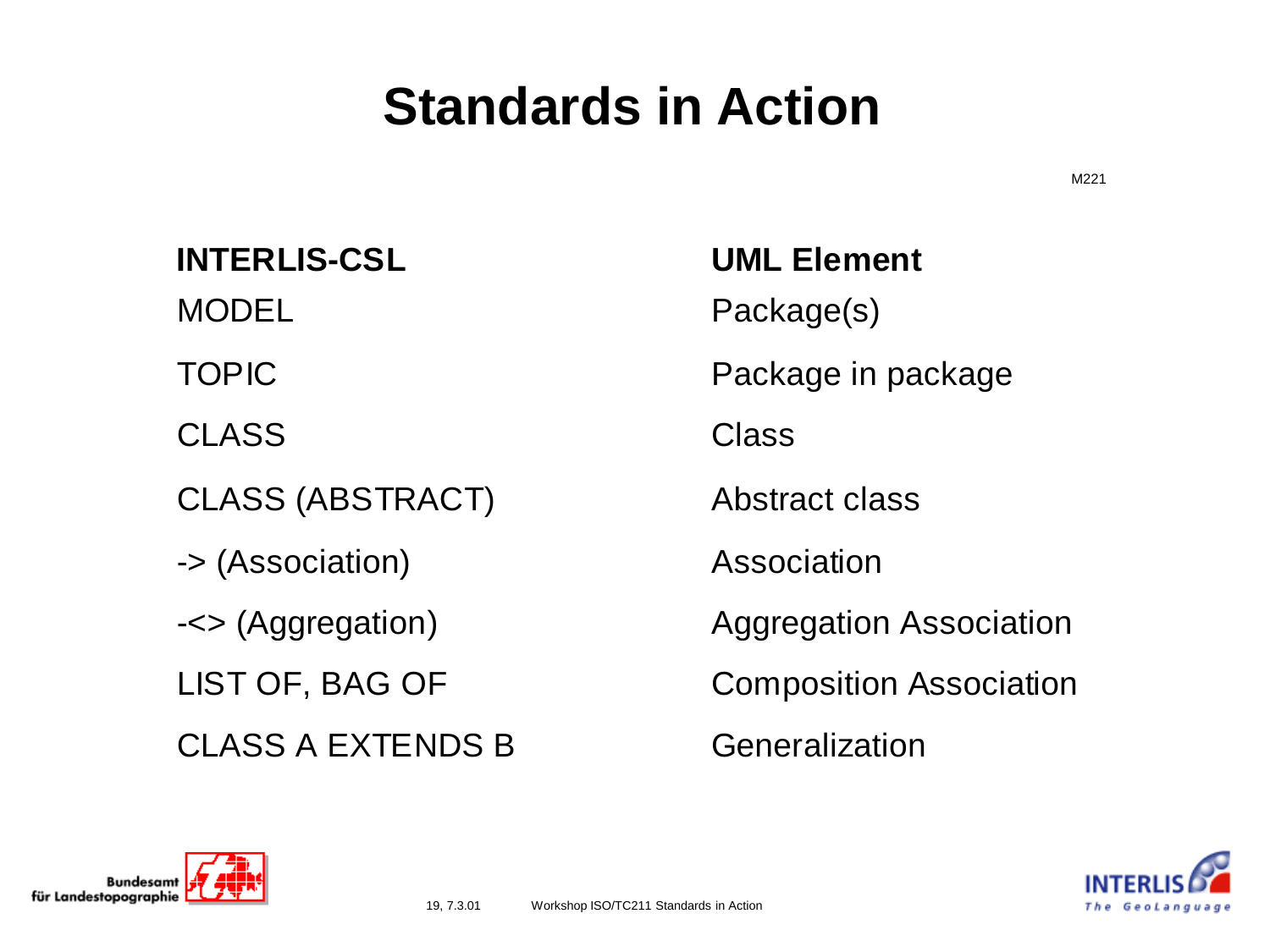| No.<br>19101          | <b>ISO document title</b><br>Reference model         | <b>INTERLIS part</b><br>Chap. 1, chap. 2 |
|-----------------------|------------------------------------------------------|------------------------------------------|
| 19109                 | Rules for application schema $Chap. 1 + user$ manual |                                          |
| 19103                 | Conceptual schema<br>language (CSL)                  | Chap. 2 CSL                              |
| 19107                 | <b>Spatial schema</b>                                | Geometric data types                     |
| 19103                 | CSL (+Object Constraint L.)                          | Constraints + Logical Expr.              |
| 19108                 | Temporal schema                                      | Units + Ref. Sys, etc.                   |
| 19111                 | Spatial ref. by coord.                               | Reference system (CRS)                   |
| $\boldsymbol{\gamma}$ | $\overline{?}$                                       | Views ( $\sim$ SQL92)                    |
| 19117                 | Portrayal                                            | Graphic description + symb.              |
| 19118                 | Encoding                                             | Seq. transfer + update                   |



M220

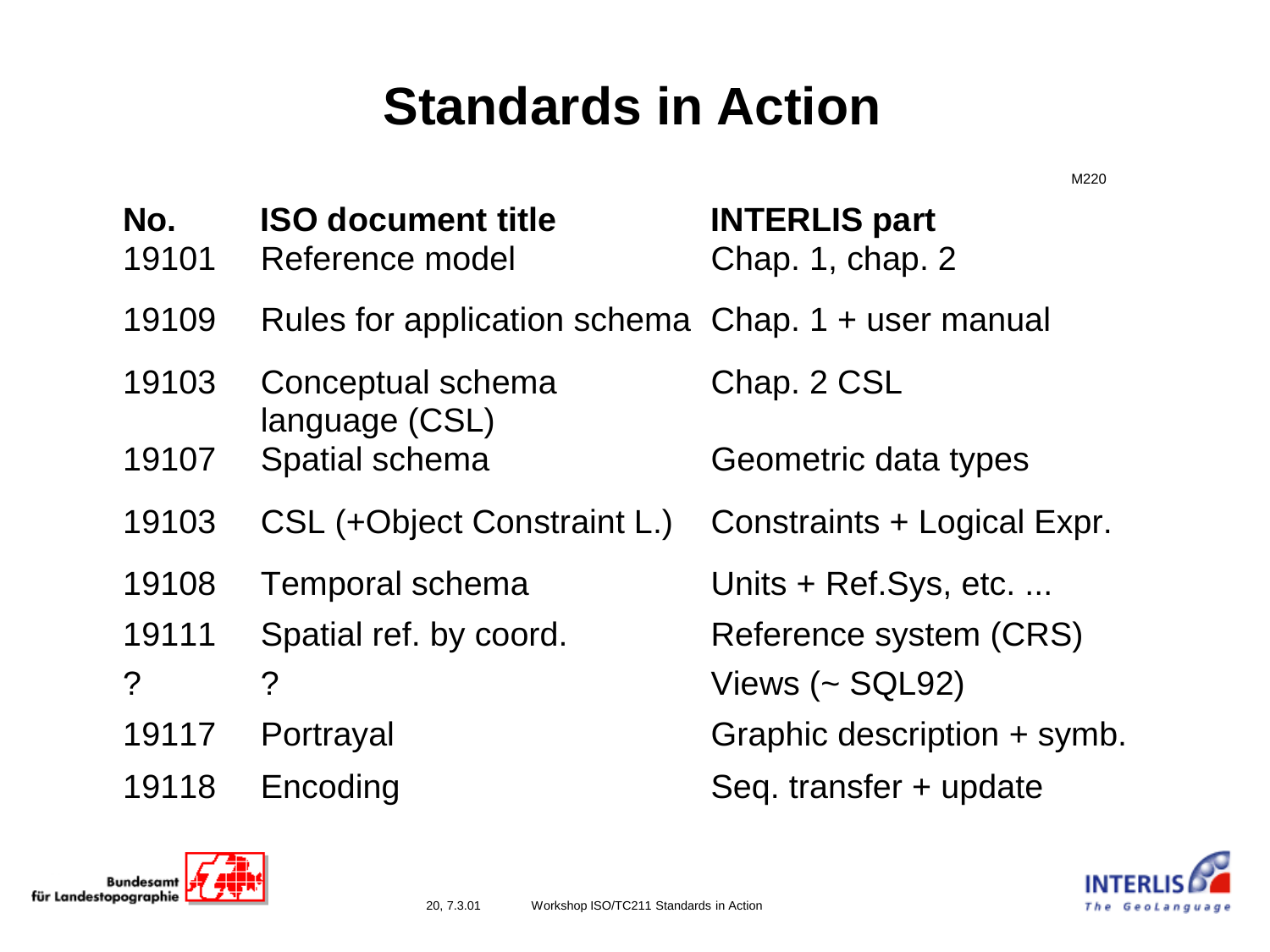| <b>ISO 19107</b><br><b>Spatial Schema</b><br><b>GM_Point</b>                            | <b>INTERLIS</b><br>data types<br>COORD2, 3, | <b>Remarks</b>                                 |
|-----------------------------------------------------------------------------------------|---------------------------------------------|------------------------------------------------|
| <b>GM_Curve</b><br><b>GM_LineString</b>                                                 | POLYLINE WITH POLYLINE can be               | mapped to several GMx                          |
| <b>GM GenericSurface</b><br><b>GM Surface</b><br><b>GM SurfacePatch</b><br>GM_Polygon   | <b>SURFACE WITH</b>                         | <b>SURFACE can be</b><br>mapped to several GMx |
| GM_MultiPoint, Curve Not defined<br><b>GM_MultiLineString</b><br><b>GM_MultiSurface</b> |                                             | user definable, done<br>with compositions      |
| TP Face                                                                                 | <b>AREA WITH </b>                           |                                                |
| TP_Solid                                                                                | definable with<br>classes                   |                                                |



M222

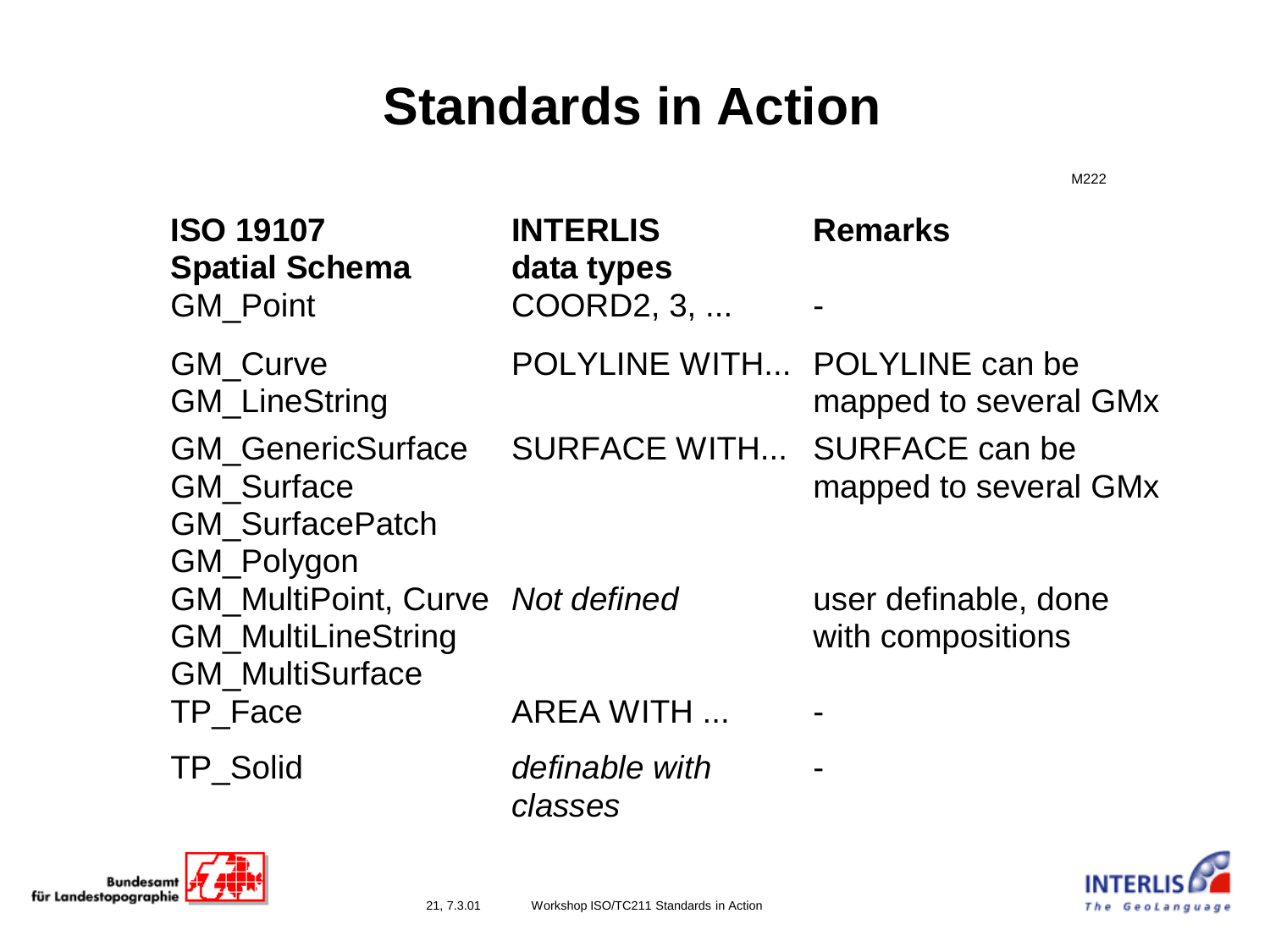- **Example**
	- **Data modeling with UML**
	- **UML-input and data model refinement in INTERLIS**
	- **INTERLIS compiler produces output data model as XML Schema/DTD (+ empty data section)**
	- **Data consistent to defined data model in XML(-DTD + data section)**



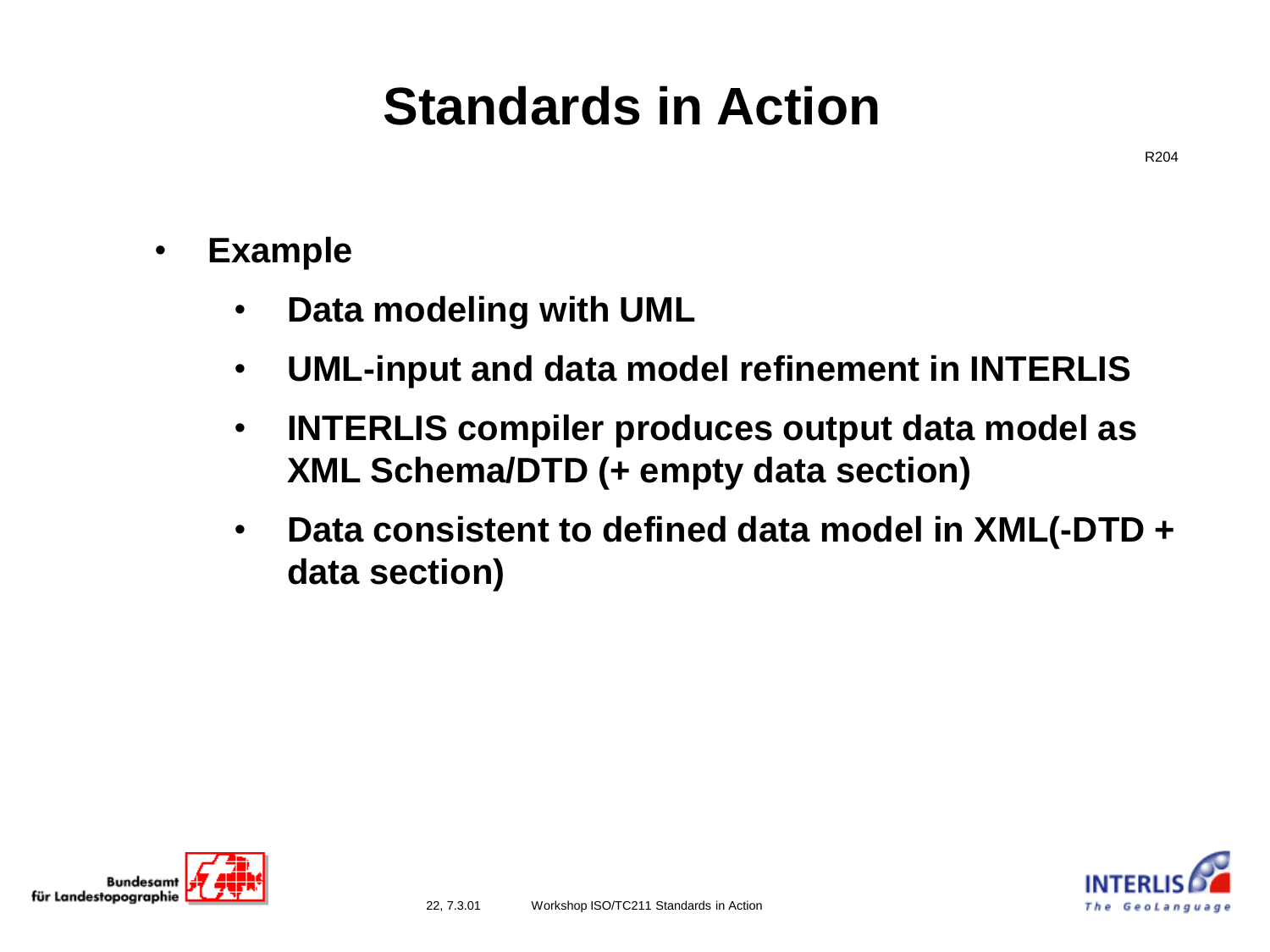M208

#### **Example: UML** ➔ **INTERLIS**





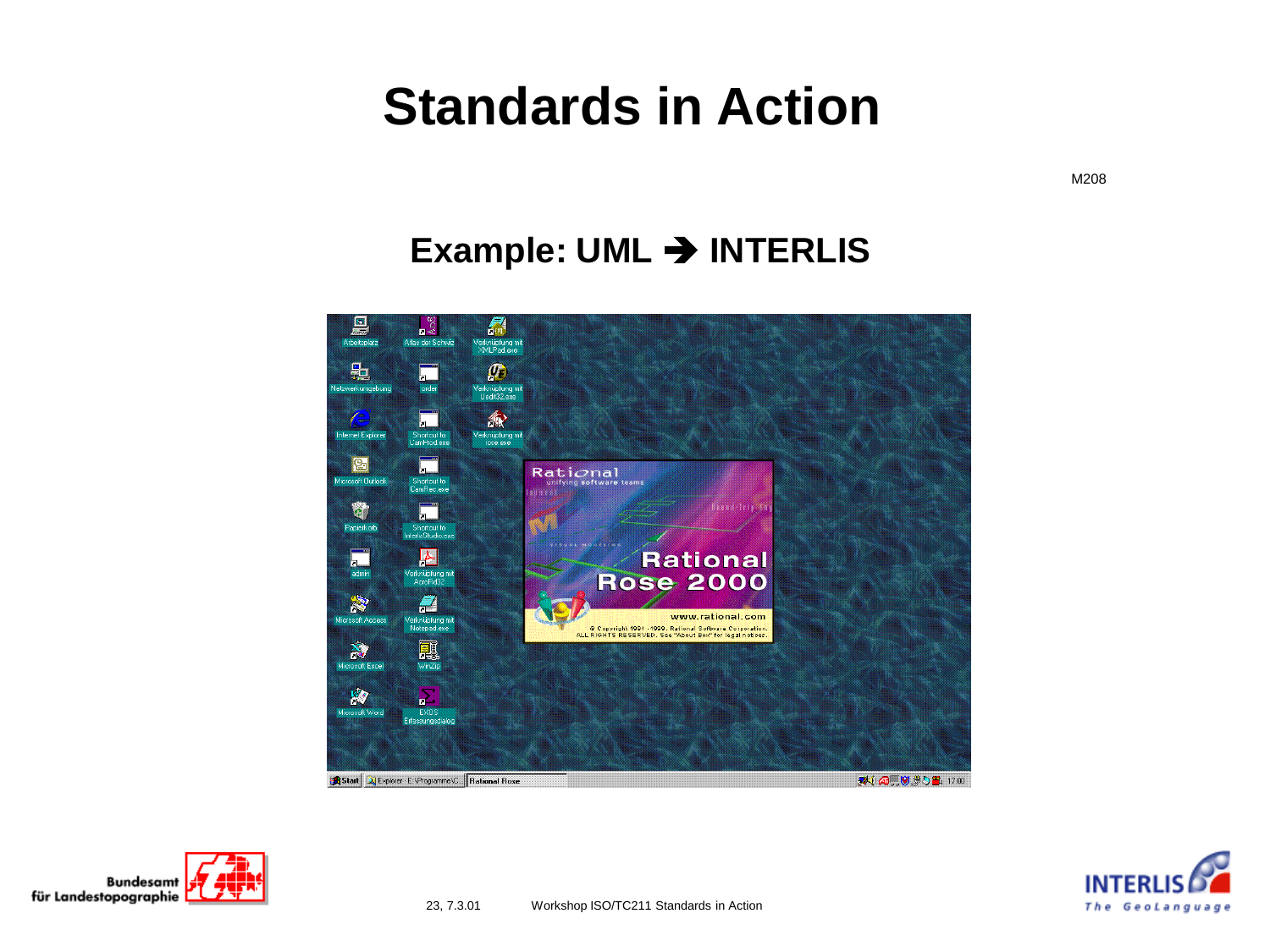M209

#### **Example: INTERLIS schema**

```
11 Version 2000-03-26
INTERLIS 2.0; LANGUAGE = en; !! 2-letter code (ISO 639)
DATA MODEL Roads2Example =
 DOMATN
    Point2D = COORD 0.000 .. 200.000, !! Min_East Max_East
                    0.000 .. 200.000, 11 Min_North Max_North
                    ROTATION 2 \rightarrow 1:
    Orientation = 0.0 ... 360.0;
    TOPIC Roads =
    CLASS LandCover =
      Type: MANDATORY (building, street, water, other);
      Geometry: MANDATORY SURFACE WITH (STRAIGHTS) VERTEX Point2D
          WITHOUT OVERLAPS > 0.100:
    END LandCover:
    CLASS Street =
      Name: MANDATORY TEXT*32:
    END Street;
    CLASS StreetAxis =
      Street: MANDATORY -> Street;
      Geometry: MANDATORY POLYLINE WITH (STRAIGHTS) VERTEX Point2D
      Precision: MANDATORY (precise, unprecise),
    END StreetAxis:
    CLASS StreetNamePosition =
      Street: MANDATORY -> Street;
      NamPos: MANDATORY Point2D;
      NamOri: MANDATORY Orientation:
    END StreetNamePosition:
    CLASS PointObject =
      Type: MANDATORY (tree, geodetic_point, other);
      Position: MANDATORY Point2D;
    END PointObject;
  END Roads; 11 of TOPIC
```


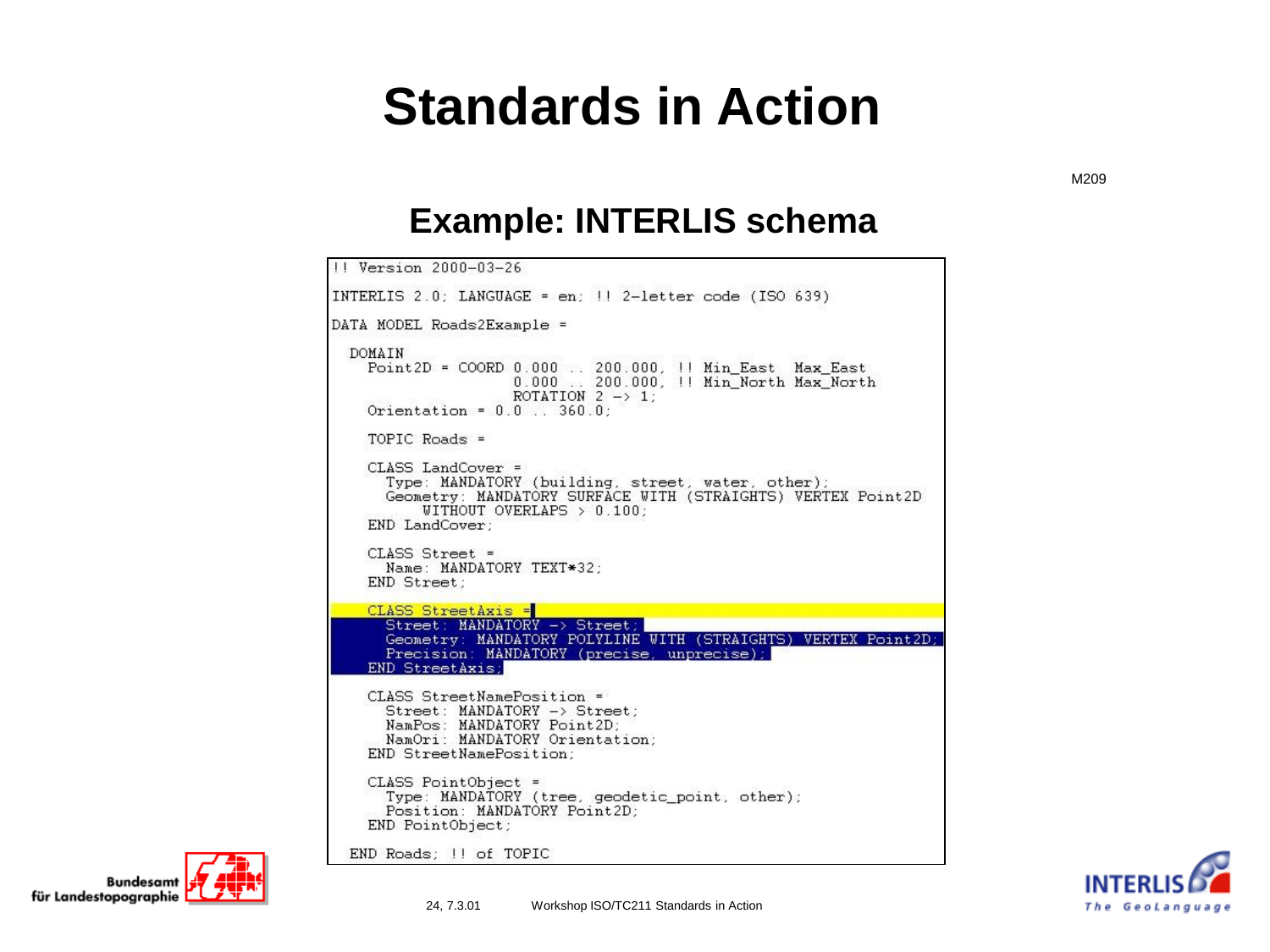M210

#### **Example: compile INTERLIS** ➔ **XML (or DTD or XML Schema)**

#### **ili2 compiler ili to DTD**

| <b>Eingabeaufforderung</b>                                             | 圖回図 |
|------------------------------------------------------------------------|-----|
| Microsoft(R) Windows NT(TM)<br>(C) Copyright 1985-1996 Microsoft Corp. |     |
| H:\>e:                                                                 |     |
| C:\>cd _ltdaten\demo\ili2c_r10                                         |     |
| C:\_LTDaten\demo\ili2c_r10>                                            |     |
|                                                                        |     |
|                                                                        |     |
|                                                                        |     |
|                                                                        |     |
|                                                                        |     |
|                                                                        |     |
|                                                                        |     |
|                                                                        |     |
|                                                                        |     |
|                                                                        |     |
|                                                                        |     |
|                                                                        |     |
|                                                                        |     |
|                                                                        |     |
|                                                                        |     |
|                                                                        |     |
|                                                                        |     |
|                                                                        |     |
|                                                                        |     |
|                                                                        |     |
|                                                                        |     |
|                                                                        |     |



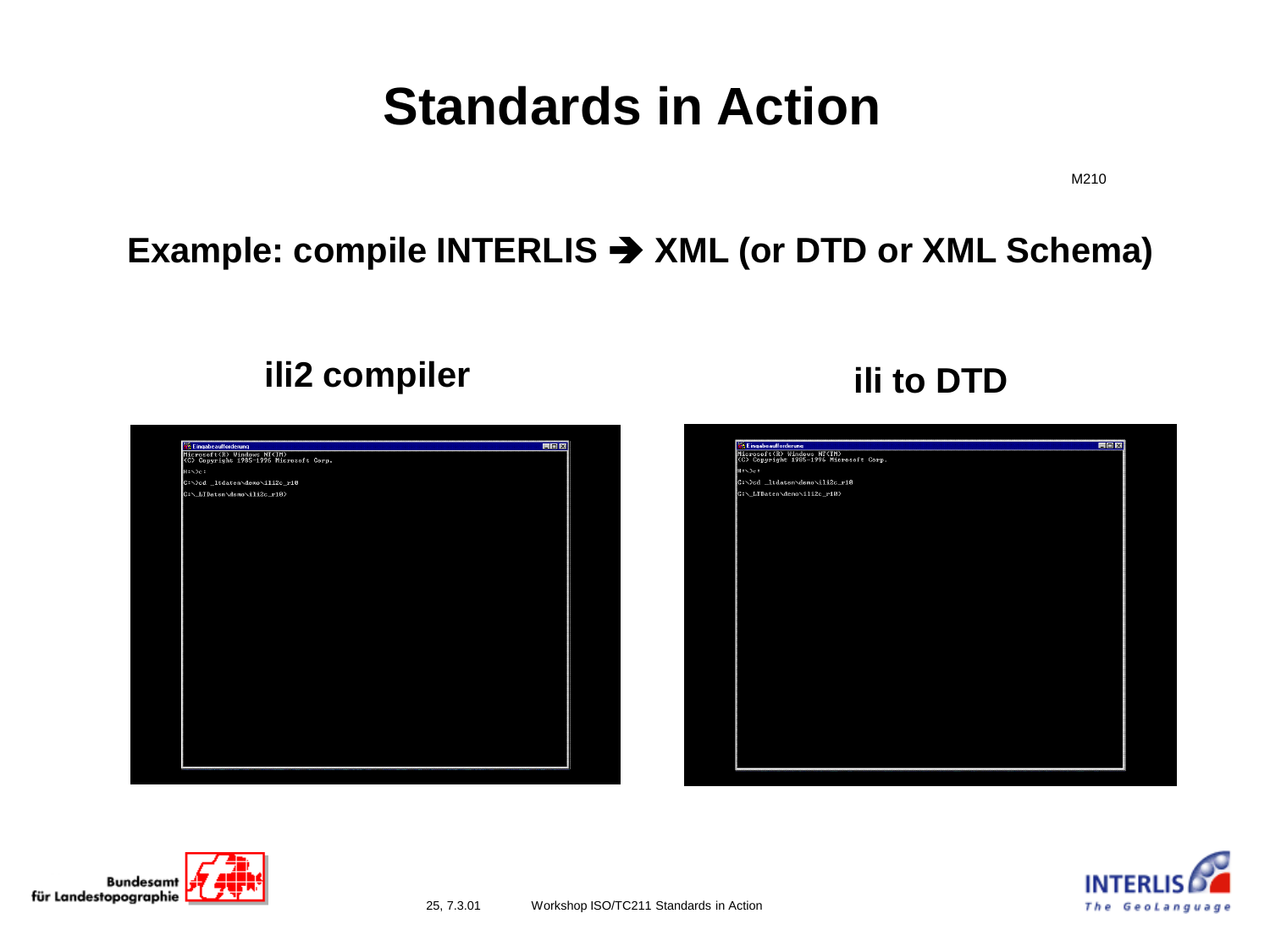M211

#### **Example: corresponding XML data**

| <datasection></datasection>                                                              |
|------------------------------------------------------------------------------------------|
| <roads2example-m></roads2example-m>                                                      |
| <roads2example.roads basketid="B1"></roads2example.roads>                                |
| <roads2example.roads.landcover tid="B1.16" type="water"></roads2example.roads.landcover> |
| (Roads2Example.Roads.LandCover.Geometry) <                                               |
| <surface></surface>                                                                      |
| <polyline></polyline>                                                                    |
| $\langle$ LINEATTR>                                                                      |
| <roads2example.roads.lattrs <="" lart="welldefined" td=""></roads2example.roads.lattrs>  |
| $\langle$ /LINEATTR>                                                                     |
| $\langle P \ C1 = "39.038" C2 = "60.315" \rangle$                                        |
| $\langle P$ C1="41.200" C2="59.302" />                                                   |
| $\langle P \text{ C1} = "43.362" \text{ C2} = "60.315" \rangle$                          |
| $\langle P \ C1 = "44.713" C2 = "66.268" \rangle$                                        |
| <p c1="45.794" c2="67.662"></p>                                                          |
| $\langle P$ C1="48.766" C2="67.408" />                                                   |
| $\langle P \ C1 = "53, 360" C2 = "64, 115" \rangle$                                      |
| $\langle P$ C1="56.197" C2="62.595" />                                                   |
| <p <br="" c1="57.818" c2="63.862"><math>\rightarrow</math></p>                           |
| <p c1="58.899" c2="68.928"></p>                                                          |
| <p <br="" c1="55.927" c2="72.348"><math>\rightarrow</math></p>                           |
| $\langle P$ C1="47.955" C2="75.515" />                                                   |
| $\langle P$ C1="42.281" C2="75.388" />                                                   |
| <p c1="39.308" c2="73.235"></p>                                                          |
| $\langle P$ C1="36.741" C2="69.688" />                                                   |
| $\langle P$ C1="35.525" C2="66.268" />                                                   |
| $\langle P \ C1 = "35.661" C2 = "63.735" \rangle$                                        |
| $\langle P$ C1="37.957" C2="61.455" />                                                   |
| $\langle P \ C1 = "39.038" C2 = "60.315" \rangle$                                        |
|                                                                                          |



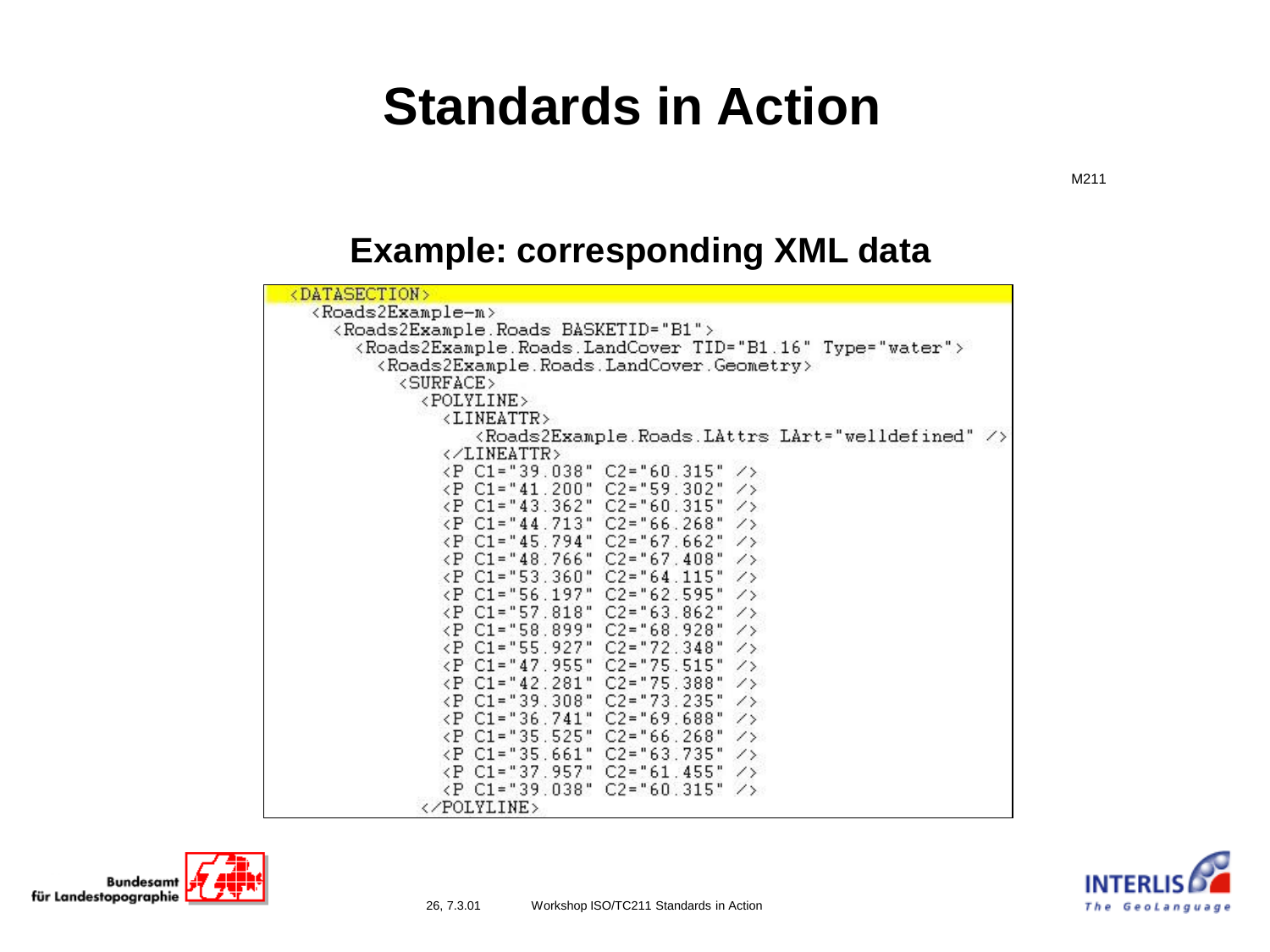**Implementation Experiences:**

- **Application experts develop system independent conceptual schemas**
- **GIS can implement encoding services on an abstract (= application independent) level!**
- **Transfer format or service (API) need not be developed but is automatically derived from the conceptual application schema by using the encoding rules!**



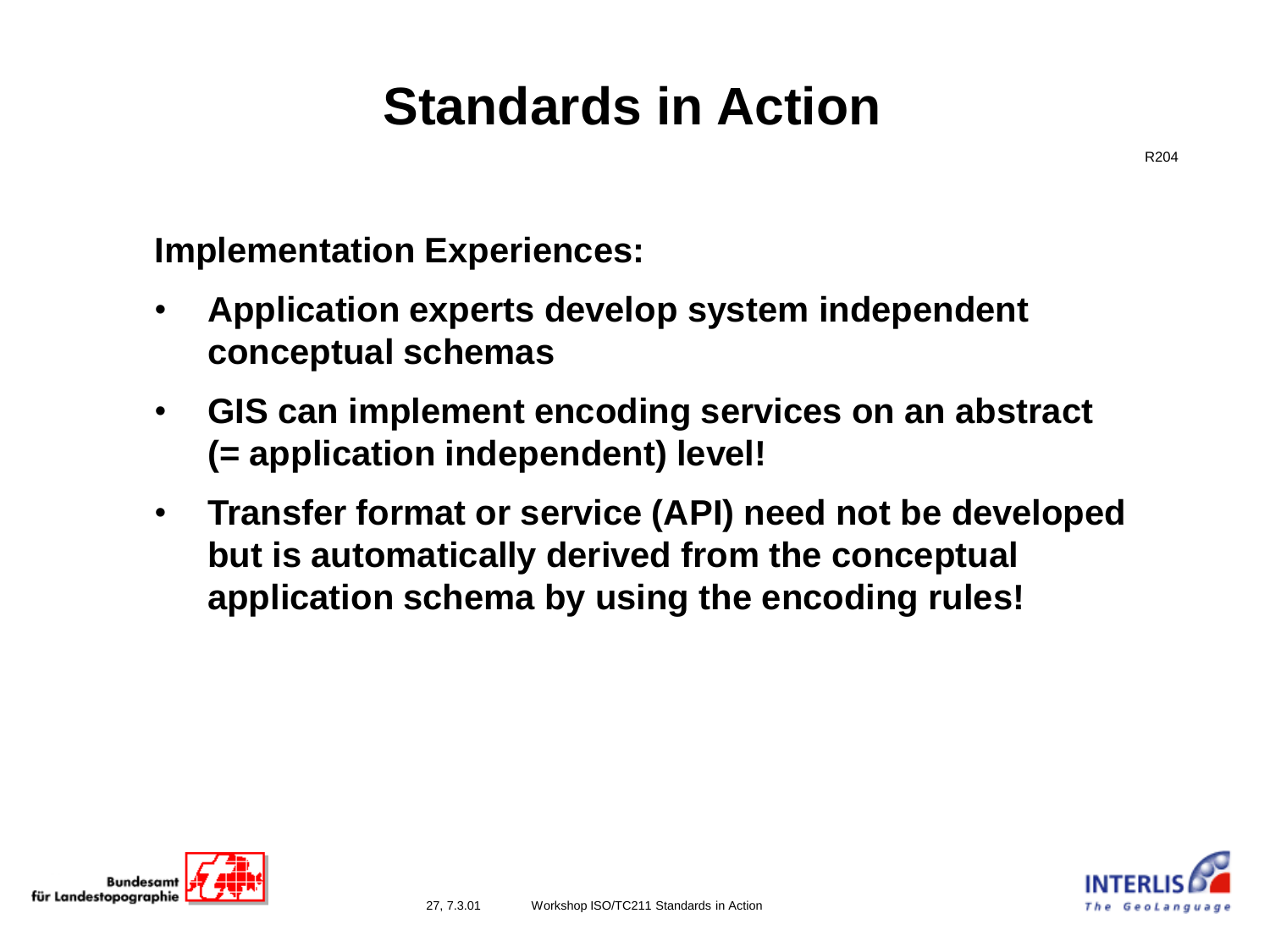| M306 |
|------|
|      |

| <b>Phases of standards life</b><br>cycles                   | <b>INTERLIS1</b> | <b>INTERLIS 2</b> |
|-------------------------------------------------------------|------------------|-------------------|
| development                                                 | 1985             | 1998-2000         |
| publication of draft                                        | 1986             | 2000              |
| first implementation and<br>application tests               | 1986-1990        | 2000              |
| review and refinement of draft<br>according to test results | 1990-1991        | 2000-2001         |
| publication as standard                                     | 1991             | 2001              |
| Further implementations and<br>applications                 | 1991-2000        |                   |



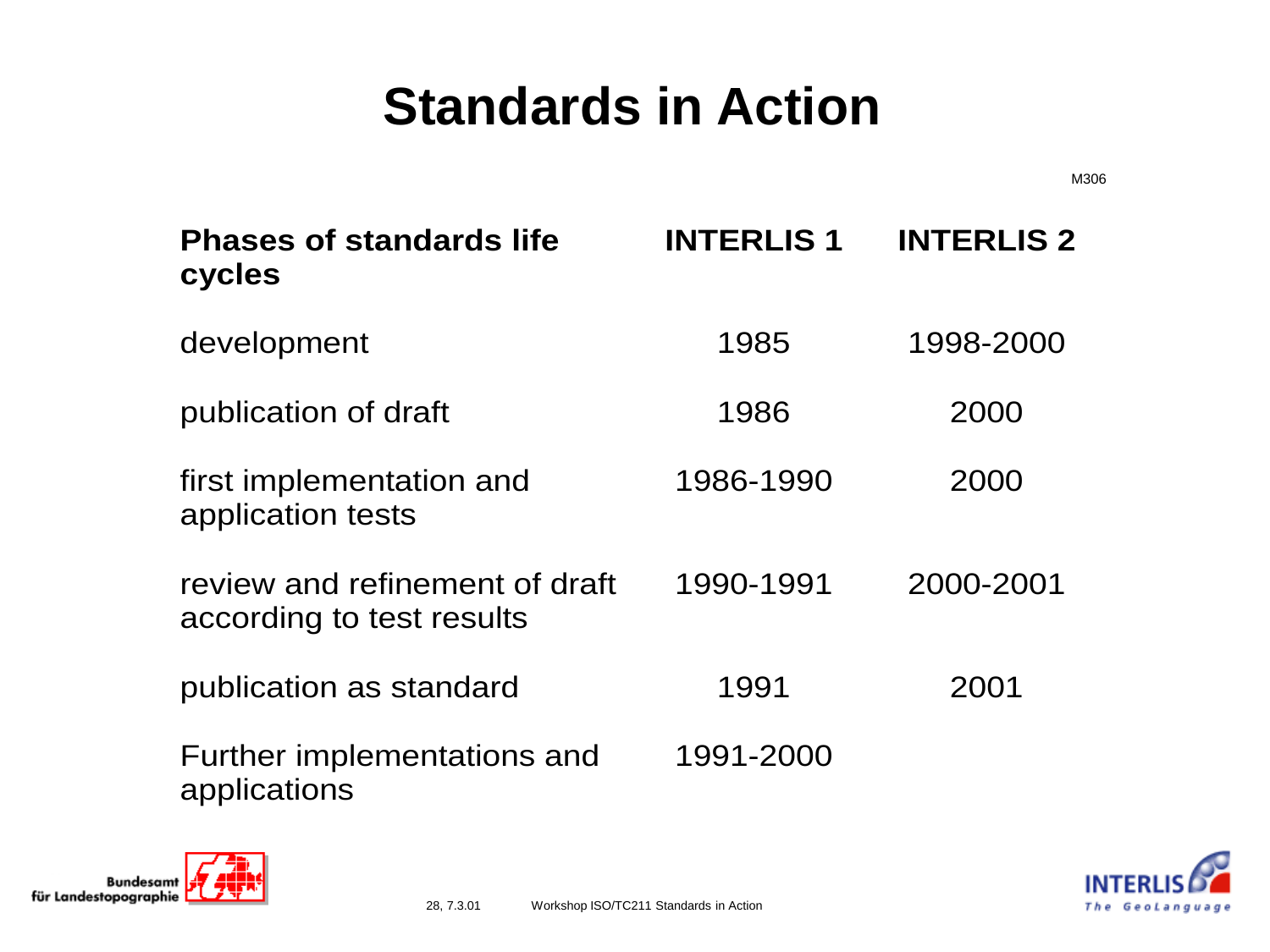- **Experiences**
	- **Commercial tools for deriving XML out of UML (automatically) are available**
	- **Commercial GIS which support model-based data transfer are available (examples: ADALIN, ArcInfo, C-Plan, GeoMedia, MapInfo)**
	- **Commercial software for quality checks of data models and data is available**
	- **Minimal model can be fixed worldwide; national, regional and local extensions are possible**
	- **Existing development and tools can be reused**



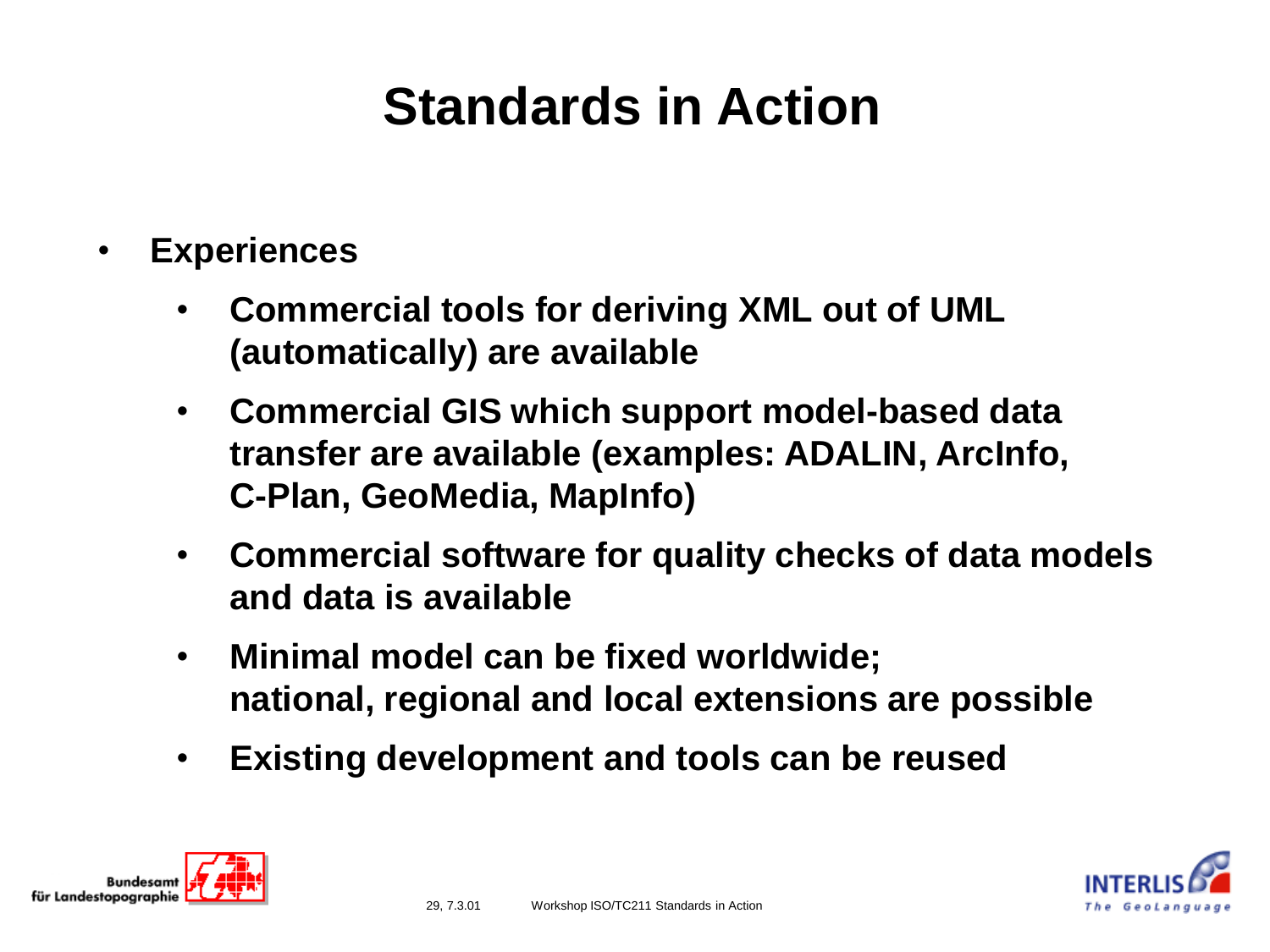## **Summary and Outlook**

#### **Experiences and Results**



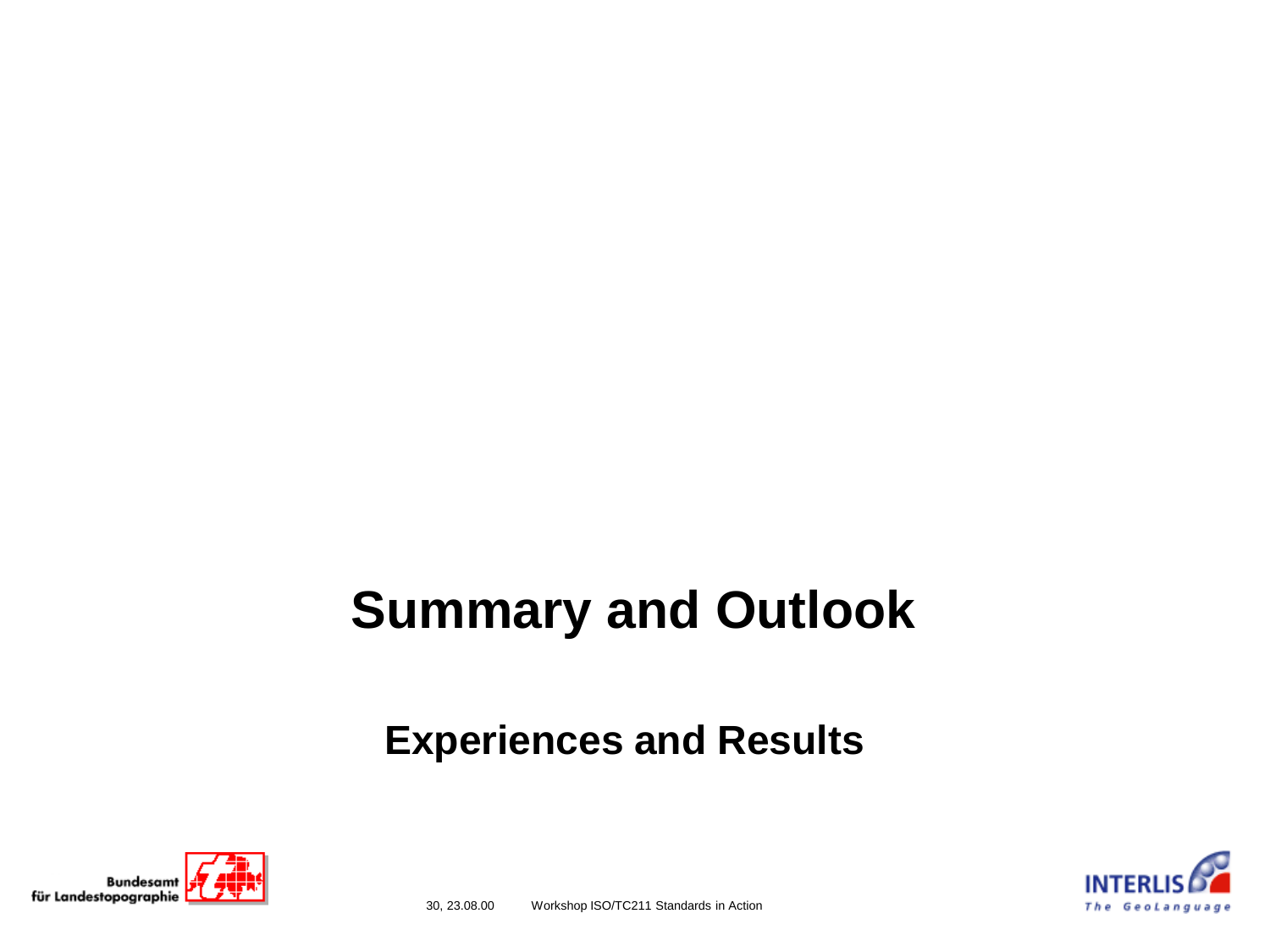# **Summary and Outlook**

#### **Experiences and Results**

- **Model-based approach is successfully used for data transfer in Switzerland since 1988**
- **ISO/TC211-based tools are implemented, tested and available**
- **Testing of concepts and tools**
	- **necessary for standards' acceptance**
	- **lasted about 6 to 12 months**
	- **leads to minor changes in the standard's definition, which are essential regarding applicability of the standard**



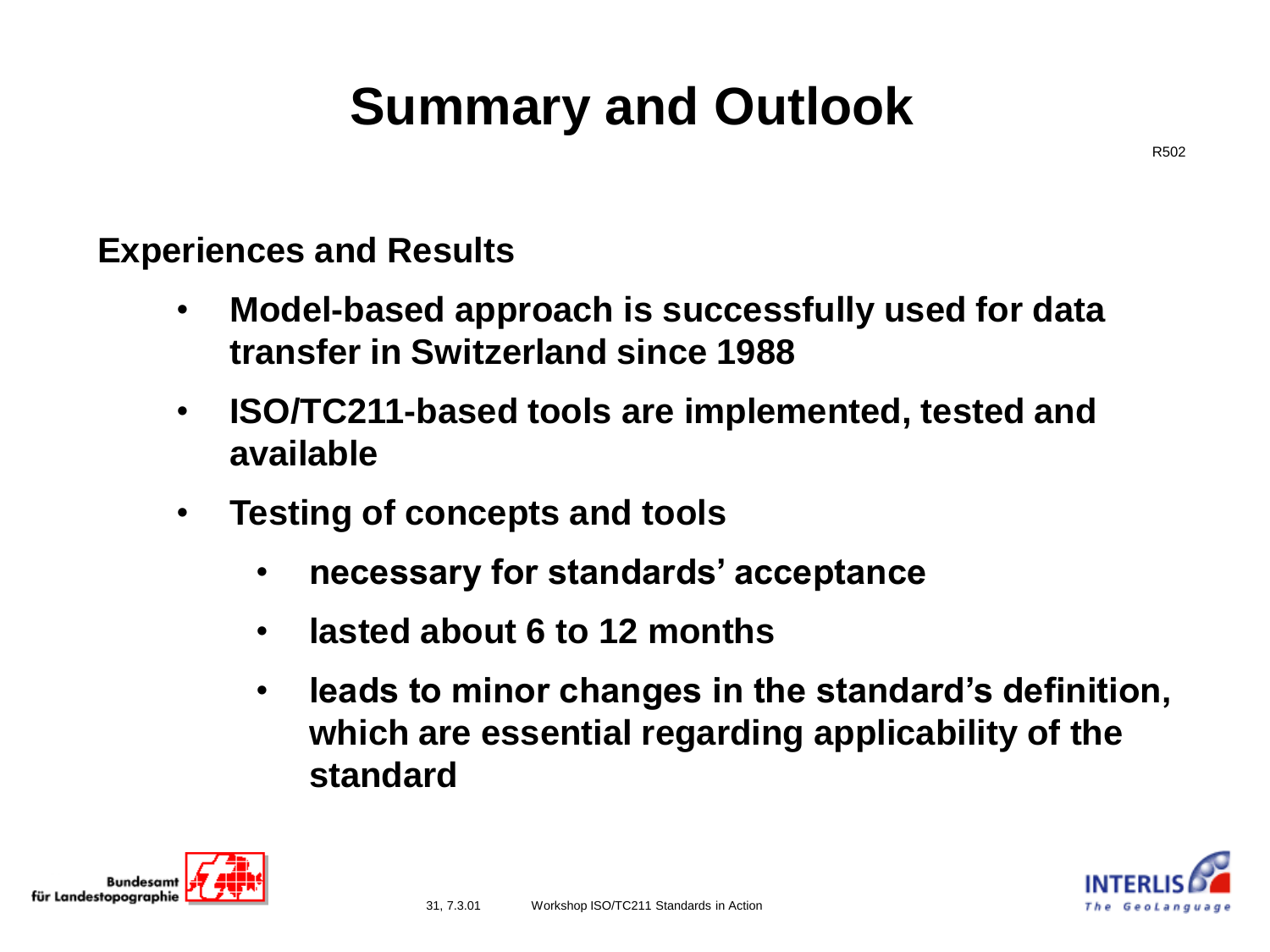# **Summary and Outlook**

#### **Outlook:**

- **Swiss Proposal:**
	- **ISO/TC211 documents should be published, tested, and altered according to the test results**
- **Switzerland will participate actively in the financing and implementation of testing frameworks (example: project CHEETAH)**
- **Switzerland offers experience with the model-based approach and implemented and working tools**
- **Switzerland will adapt its national standard to further ISO/TC211 results (INTERLIS 3 will be based on the 19100 International Standards)**



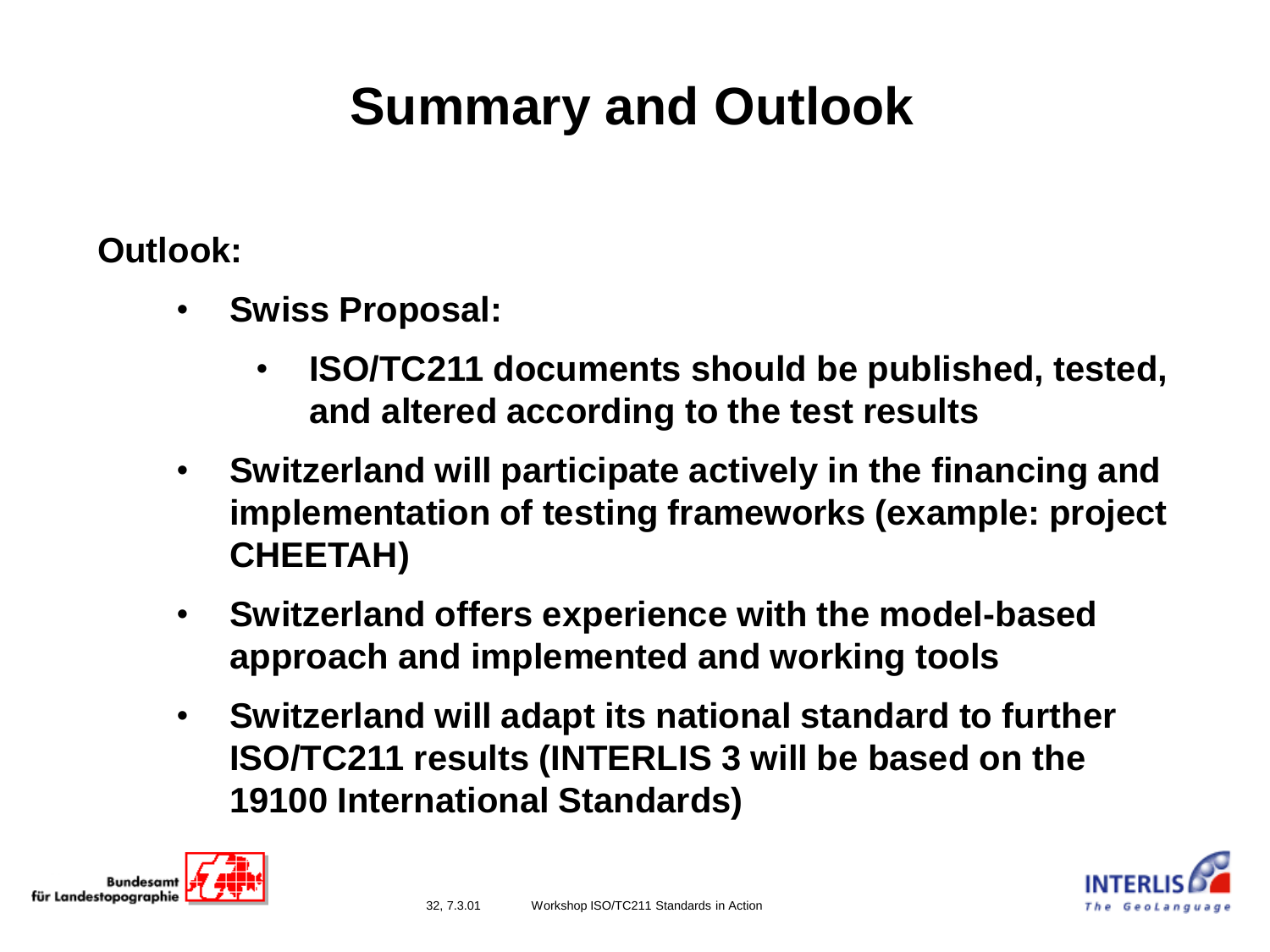# **Supported by**





**Bundesamt** für Landestopographie





**Coordination de l'information géographique et des systèmes d'information géographique Coordinamento del informazione geografica e dei sistemi di informazione geografica Coordination of geographic information and geographic information systems Koordination der Geoinformation und geografischen Informationssysteme**